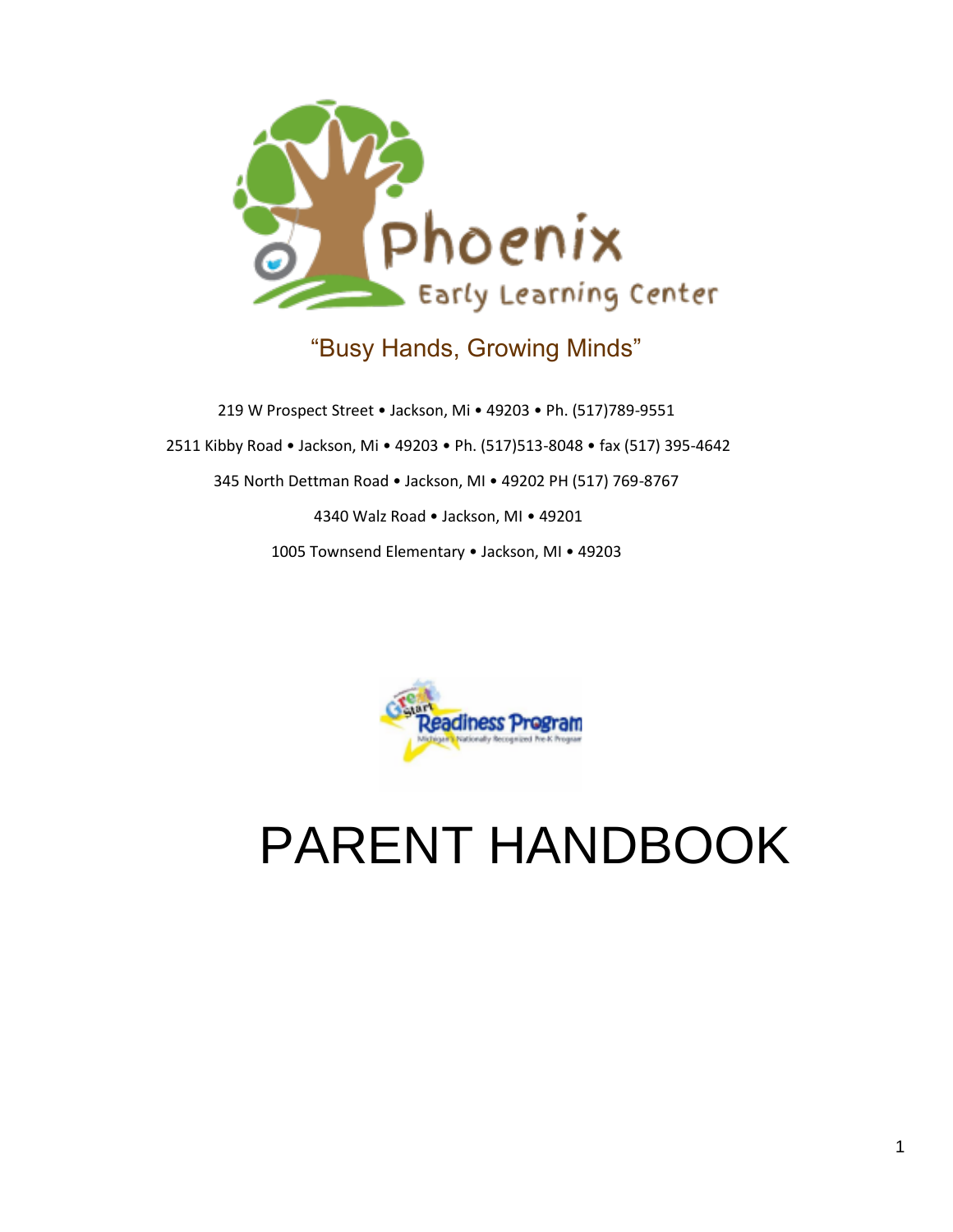## *PHOENIX EARLY LEARNING CENTER WELCOMES YOU AND YOUR FAMILY!*

## **WELCOME**

Welcome to Phoenix Early Learning Center! Our center is licensed by the State of Michigan. We are pleased that you have chosen our program to be part of your child's growth and development. Knowing that choosing child care can be a difficult decision to make, we would like to give you some information about our program and why we feel you have made the right choice.

Phoenix Early Learning Center is committed to the interests and rights of all children and parents. We believe that any family interested in enrollment at our center should be treated equally, regardless of gender, race, national origin, religious beliefs, age, marital status, special needs, or sexual orientation.

## **OUR PHILOSOPHY**

Phoenix believes that when a child has rich, high-quality childhood experiences, the effects will likely be lasting. It is our hope that through intense child-adult interaction, each child learns and experiences a variety of interesting activities that will help to achieve greater mastery of his/her environment today and in the future. We provide a program that encourages play, curiosity, exploration, and learning appropriate to the developmental levels and learning styles of children in a safe and clean environment.

We believe that the family is the first and most important group to which a child belongs; we strongly encourage family participation in all aspects of the program. With family support, together we assist the child, share experiences and observe development. Our belief is if a family feels welcomed, partnerships will develop, and involvement increases. We hope that together, our staff and families will work together to build solid foundations for all kids we serve!

## **OUR MISSION**

To provide safe, clean, nurturing, and affordable child care with exceptional educational programs promoting healthy emotional, social, intellectual, and physical development; encouraging in each child a sense of independence, responsibility, and respect for self and others that will build a strong foundation for a well-rounded and productive future.

## **PARTNERSHIPS**

Phoenix Early Learning Center has a goal of partnering with other community members and professional organizations to continue to provide High Quality educational experiences for all families. We have membership in the Jackson Educators for Young Children, Great Start to Quality, Michigan Association for the Education of Young Children and the National Association for the Education of Young Children. Teacher, administrator and parent involvement in these associations allow our program to offer services and resources to ensure the needs of families and children are being met.

## **FORMAT**

This handbook serves BOTH tuition and Great Start Readiness Programming. All program specific information related to one or the other will be notated after each heading.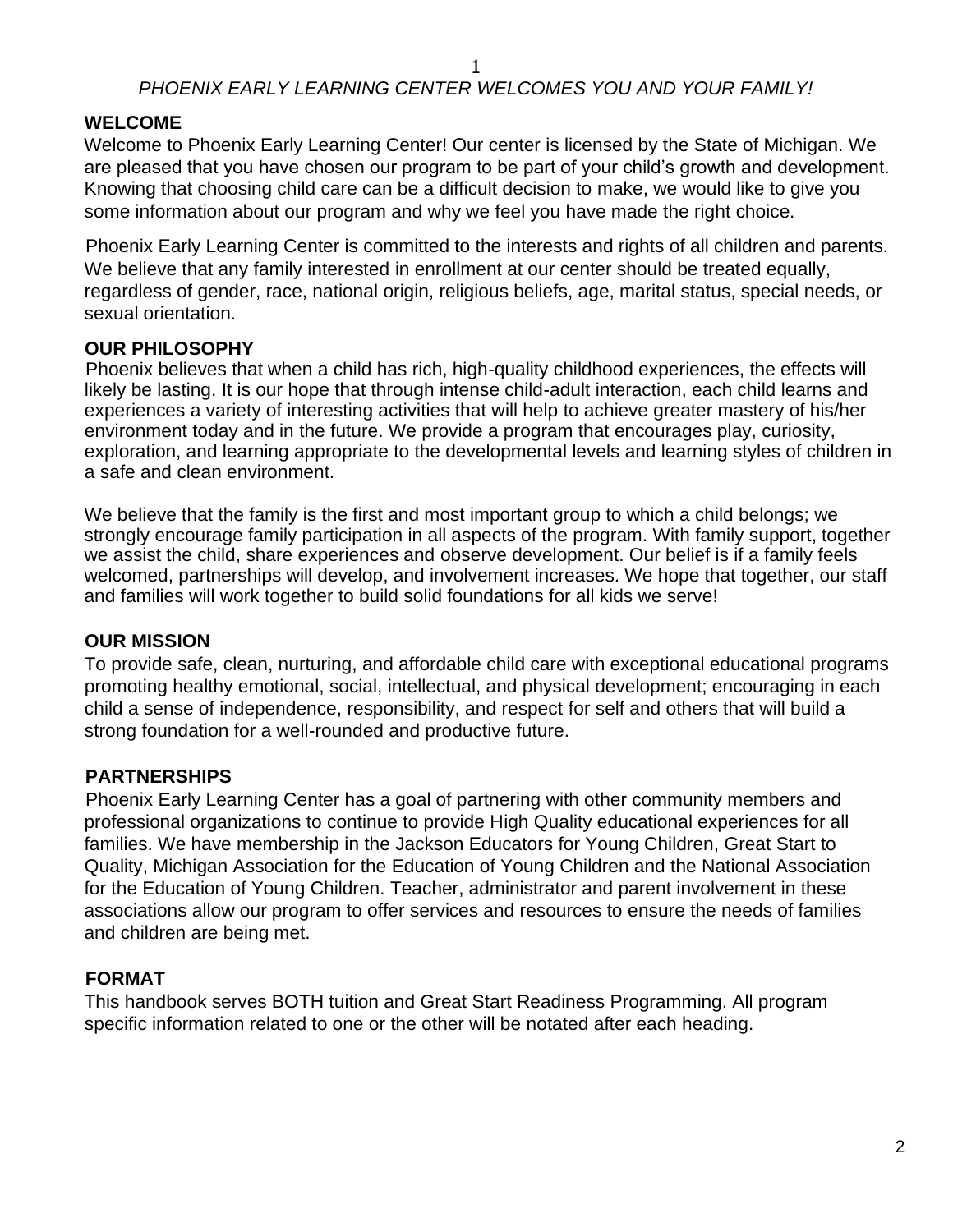

# **Jackson County ISD Great Start Readiness Program**

## **Educational Philosophy Statement**

All preschool age children enrolled in Jackson County ISD GSRP programs are entitled to early childhood experiences and settings that will prepare him/her for success by ensuring that each child is healthy, thriving and developmentally on track thus developmentally ready to succeed in school at the time of school entry.

Critical components to achieve include:

- Nurturing partnerships and responsive relationships between program staff, children and their families.
- Providing qualified staff members who understand and follow Michigan's Early Childhood Standards of Quality for Prekindergarten (ECSQ-PK).

• Enhancing each child's social, emotional, physical health and well being. • Creating a warm, stimulating and multi sensory environment filled with culturally, linguistically and developmentally appropriate materials and activities.

- Providing ongoing coaching, communication and staff development reflective of the most current information, data and research available.
- Creating and then maintaining a continuous assessment and evaluation system that regularly monitors individual children's development and the important aspects of the program's quality to support children's development and learning.
- Fostering collaboration with the community and ensuring appropriative recruitment, enrollment, support, referrals and transitions.

*This philosophy statement was created October 2014 by the JCISD GSRP Advisory Committee; membership includes LEAS, CBOS, Teachers, Administrators and Owners, Child Care Network, Great Start Collaborative, Parent Coalition, Head Start, ECS and JCISD Curriculum.*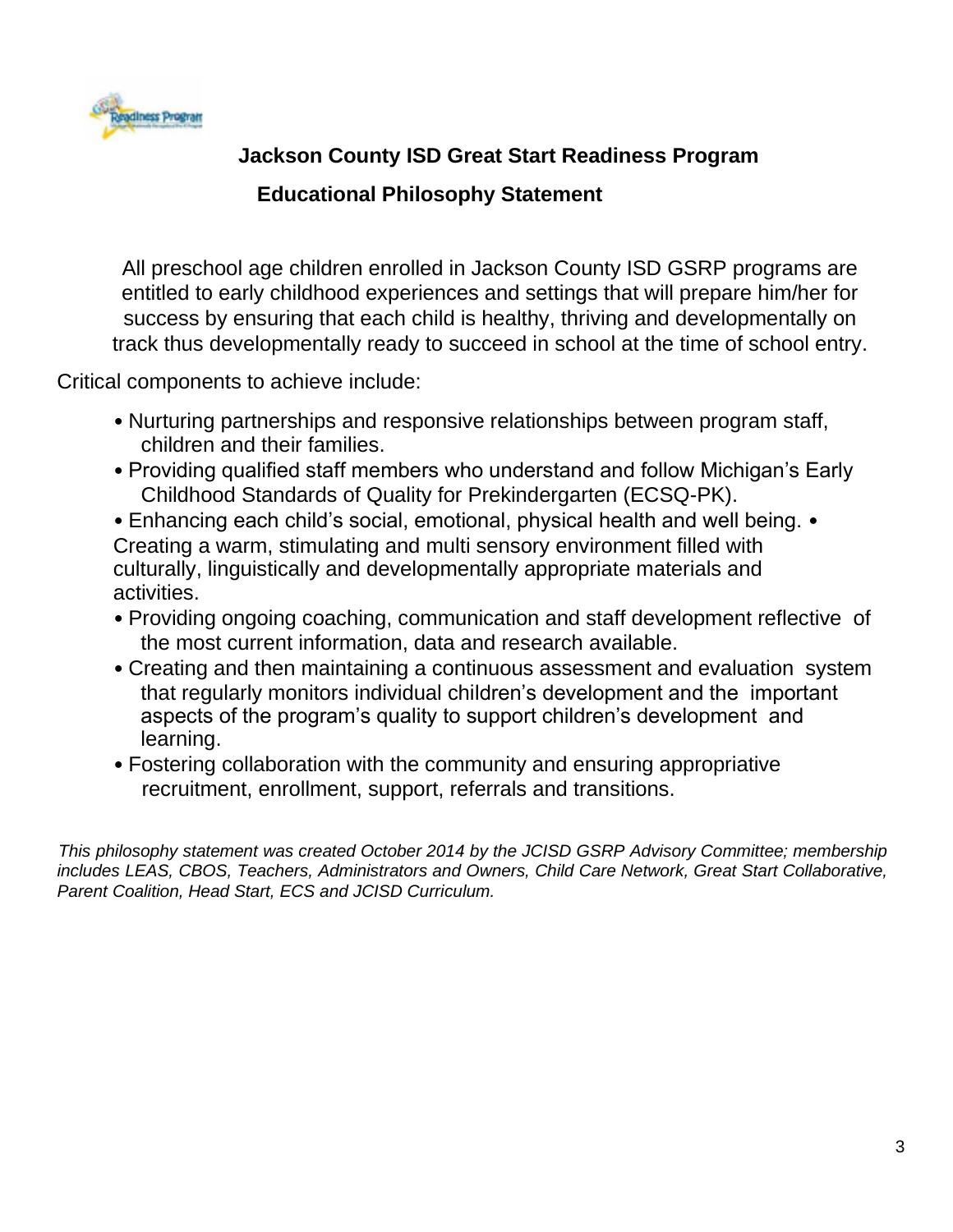#### **MEETING DIVERSE NEEDS**

Phoenix acknowledges that each family is unique and may have special needs to ensure their needs are accommodated to. In the event that parents or children have special needs, (non English speakers, illiteracy, handicaps, special diet restrictions, etc.), Phoenix Early Learning Center will do what we can to accommodate. During enrollment, families will have the opportunity to communicate specific requests needed so we can establish a plan for support. Our goal is to satisfy all reasonable requests and make your family's experience with our company safe, informative, and enjoyable. In the event we cannot accommodate your special requests, we will take measures to connect you to community resources that can assist.

## **REGISTRATION FEE-TUITION ONLY**

Upon tuition-based enrollment, parents/guardians are required to submit a non-refundable enrollment fee. This fee is not used to offset child care fees. GSRP families do not pay a registration fee unless they choose to enroll in Wrap Around Care services.

## **ADMISSION STEPS – TUITION ONLY**

- 1. Parent inquires about childcare (phone call/drop in).
- 2. Admission staff will discuss the needs of the family. Children are accepted according to availability of space; those whom we cannot accommodate are placed on a waiting list. Families on the waitlist will be contacted as soon as space becomes available.
- 3. Tour: A tour is arranged with the family. During this tour, we discuss the child's needs, review the center's program and facility, and meet the staff.
- 4. Enrollment Meeting: If a family chooses to enroll, a  $2<sup>nd</sup>$  meeting will then be arranged to review and complete the enrollment paperwork and review policy and procedures. The child's schedule and tuition will be solidified at the enrollment meeting.
- 5. 1<sup>st</sup> Day of Care: We know that the 1<sup>st</sup> day of care can be very stressful for children and parents. We arrange for the family to be greeted by an administrator on the first day to establish the morning routine together and answer any last-minute questions. Our goal is that you will feel comfortable and informed on your child's first day of care!

\*The non-refundable registration fee must be paid before an enrollment packet will be distributed. \*The non refundable registration fee and 1st week's tuition must be paid before first day of care.

## **ENROLLMENT PAPERWORK**

There are several center and state required forms to be completed for enrollment. The parent is solely responsible for ensuring the accuracy of the information contained within those forms and for keeping such information current. Phoenix Early Learning Center will annually review and update each child's records according to the most recent Early, Periodic Screening, Diagnosis and Treatment (EPSDT) schedule for infants, and reviewing and updating records for toddlers and older children annually. It is the parent's responsibility to work with Phoenix to ensure that each child's file is up to date. Phoenix has the authority to temporarily exclude a child while waiting for updated health records to be submitted.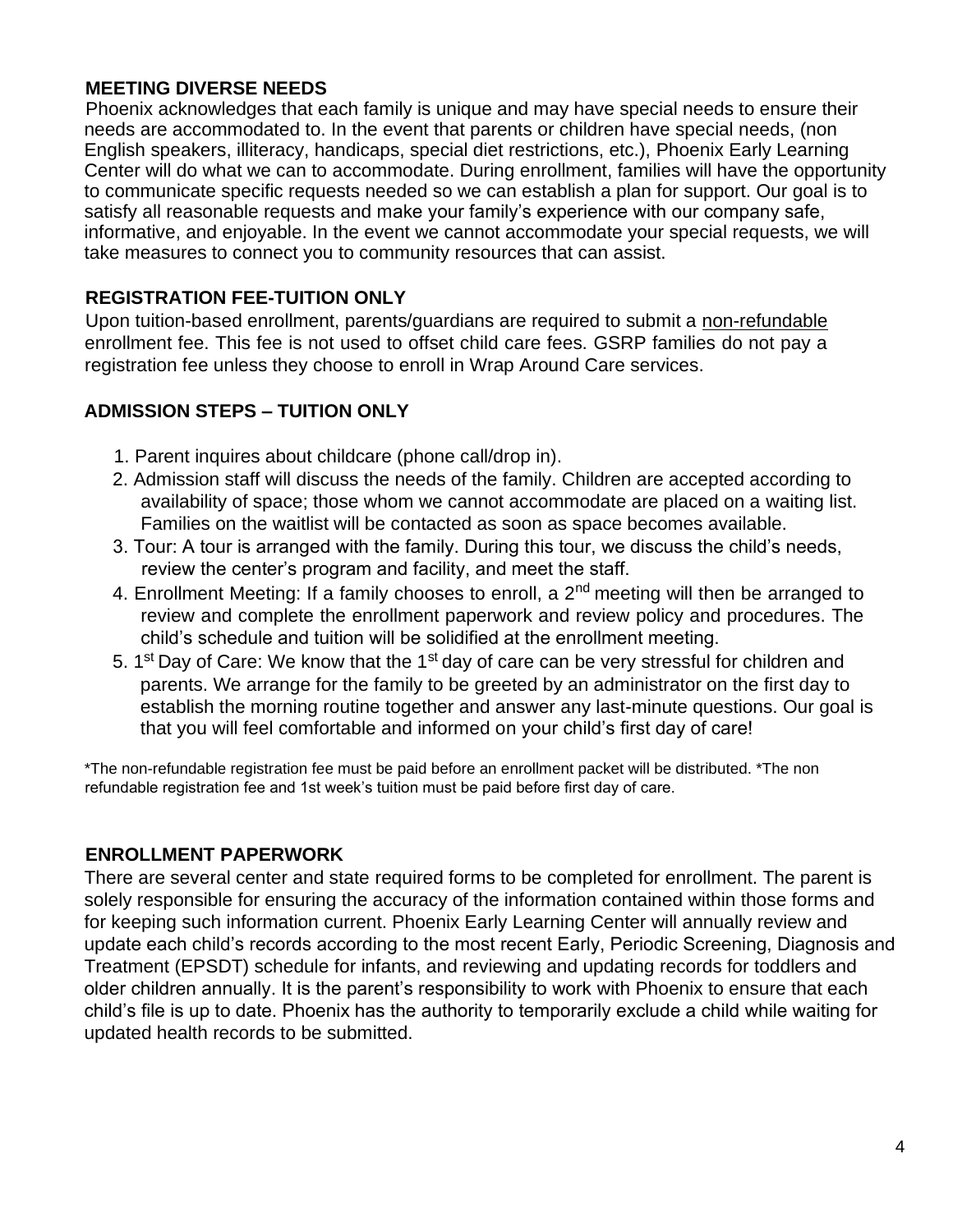## **WITHDRAWAL POLICY-TUITION ONLY**

Phoenix Early Learning Center hopes to provide the kind of service that you and your child are pleased with! However, parents may withdraw their child from the center at any time. A written 2 weeks' notice is required. In the event a 2-week written notice is not submitted, parents will be required to pay up to 2 weeks tuition to allow time for Phoenix to fill the open slot. Children who are absent without notice for 2 weeks will automatically be withdrawn from the center and will be responsible for an additional registration fee in the case they return to the center. Families will be subject to additional fees beyond their remaining balance if their account is not paid in full at the time of withdrawal and/or if the collections process is required.

## **QUALITY ASSURANCE GUARANTEE-TUITION ONLY**

Phoenix is committed to quality programming and strive to keep all our customers more than satisfied with our services. If at any time during your first two weeks in care you feel that your experience at our center is less than satisfactory, Phoenix will refund up to 2 week's tuition. \*Families must be willing to complete an exit interview.

## **HEALTH APPRAISAL & IMMUNIZATION RECORD**

Phoenix Early Learning Center understands and communicates the importance of regular health care visits and immunizations to keep our children feeling their best! Upon enrollment, you will be asked to submit a current immunization record and health appraisal form filled out and signed by your child's doctor. Your child must have up to date shot records or a waiver on file at the local health department at the time of enrollment. If your child is behind on their scheduled well-child visits, you will be given 30 days to submit these forms before being excluded from care. Once enrolled, you will be expected to keep both up to date. The State of Michigan requires all children enrolled in child care to have a current Health Appraisal on file and to be up to date with immunizations.

## **DEVELOPMENTAL SCREENING**

Within the first 14 days of a child's enrollment and thereafter as determined by staff, Phoenix Early Learning Center uses the ASQ-3 Screening Tool also called Ages and Stages Questionnaires. It is a developmental screening tool designed for use by early educators and health care professionals. It is easy-to-use, family-friendly and creates the snapshot needed to catch delays *and* celebrate milestones. Results will be shared with the family at the first Parent Teacher Conferences after enrollment. Concerning results of the ASQ-3 will be shared at a private conference within 4 weeks of identifying concerns. Information will be presented to families in a respectful, objective, and professional manner by the teachers and/or administrator. In the case Phoenix AND the family feels that the child may benefit from additional, individualized support, referral will be made. (See Referral Policy)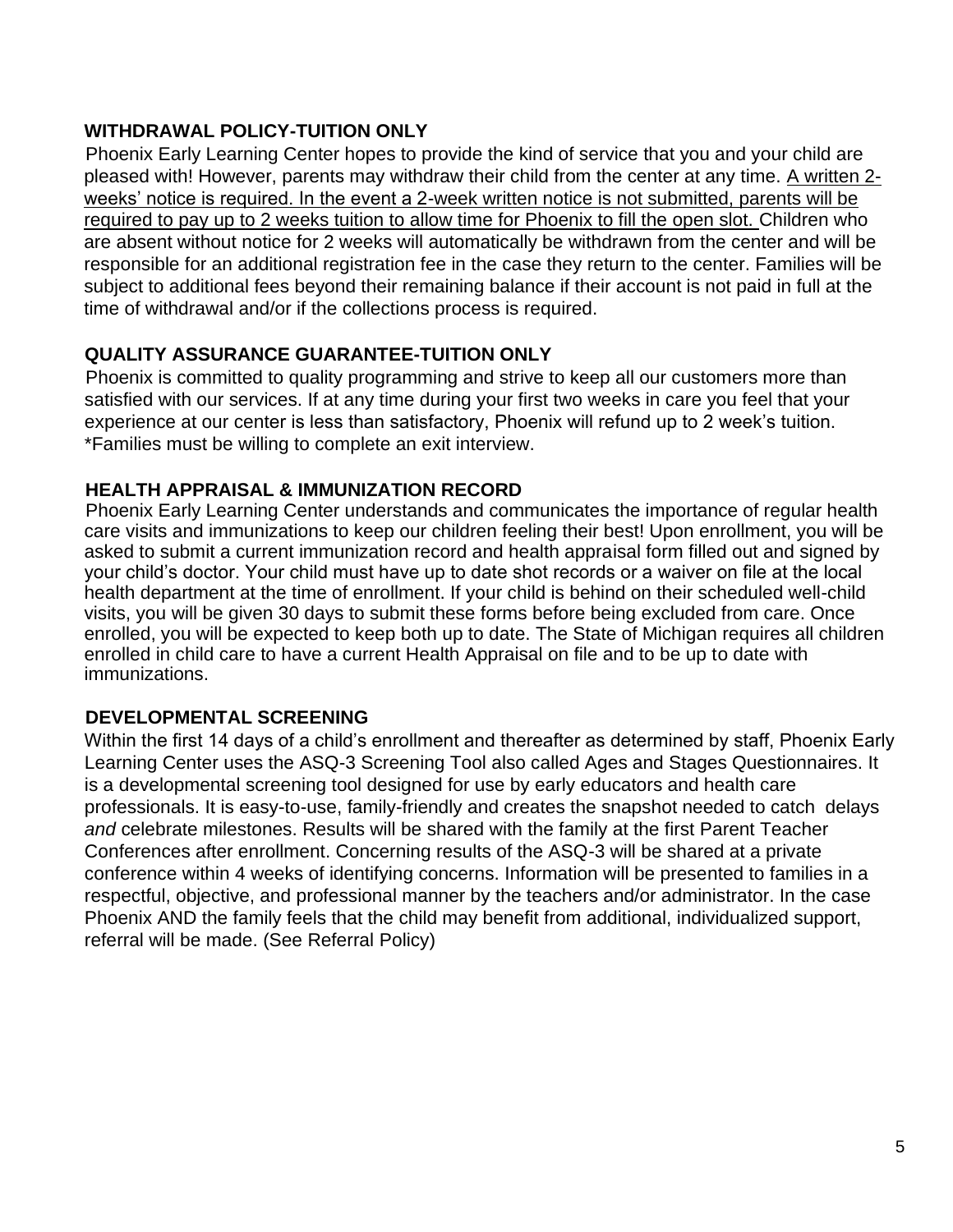## **HEALTH SCREENINGS**

Phoenix understands the importance of annual health screens for children of all ages. We do our part to ensure all children have access to important health screenings such as, dental, hearing, vision checks by hosting on-site screening events or connecting parents to community resources to schedule appointments for any enrolled child.

## **CURRICULUM STATEMENT & INFORMATION**

Phoenix Early Learning Center uses the HighScope Infant, Toddler, and Preschool Curriculum, a research based curriculum that aligns with Michigan's Quality Program Standards. The HighScope curriculum provides a blueprint for organizing the classroom and planning learning experiences around the "key ingredients" of Active Learning. In HighScope classrooms: Teachers provide children with a wide variety of materials. Children make choices and decisions about how they use materials. Children talk with others about their learning experiences. Teachers scaffold children's learning experiences using a variety of strategies. The HighScope Key Developmental Indicators: Approaches to Learning, Social/Emotional Development, Physical Development & Health, Language, Literacy and Communication, Mathematics, Creative Arts, Science & Technology, Social Studies are incorporated into lesson plans to provide children with intentional and purposeful activities across the curriculum. www.highscope.org. Phoenix shares curriculum information with parents in a variety of ways, including, home visits, parent teacher conferences, hosting an Annual Curriculum Night Event, and by posting flyers / resources on Parent Boards at each site.

## **COR ASSESSMENT TOOL & ONGOING ASSESSMENT**

Assessment of children is critical to ensuring your children are engaged and challenged. The COR Assessment Tool is both a valid and reliable child assessment tool that measures the developmental trajectories of all children, from birth through kindergarten, regardless of their backgrounds or abilities. It uses methods that document children's growth, development, and learning over time with observation and anecdotal reports, parent and child interviews, products and samples of children's work, standardized checklists, and children's self-appraisals. It uses assessment results as a guide for curriculum and teaching decisions and the need for intervention for individuals and classrooms. Based on extensive research in the field of early childhood education, COR puts into practice the most up-to-date knowledge about brain development and behavior. It also recognizes the working conditions of early childhood practitioners, with careful consideration given to the length of the assessment, ease of use, and its efficiency in validly and reliably measuring student outcomes. http://coradvantage.org/overview/. Ongoing assessment of each child occurs daily! Teachers observe and take anecdotes on children throughout all segments of our program plan. This information is then scored and analyzed to track student developmental levels and to ensure planning is aligned around the current needs of students and classroom. Assessment periods are broken up into trimesters to ensure frequent review and delivery of child development assessment results to co-teachers and parents. Summary assessment reports are presented and explained to families at each Parent Teacher Conference and upon request.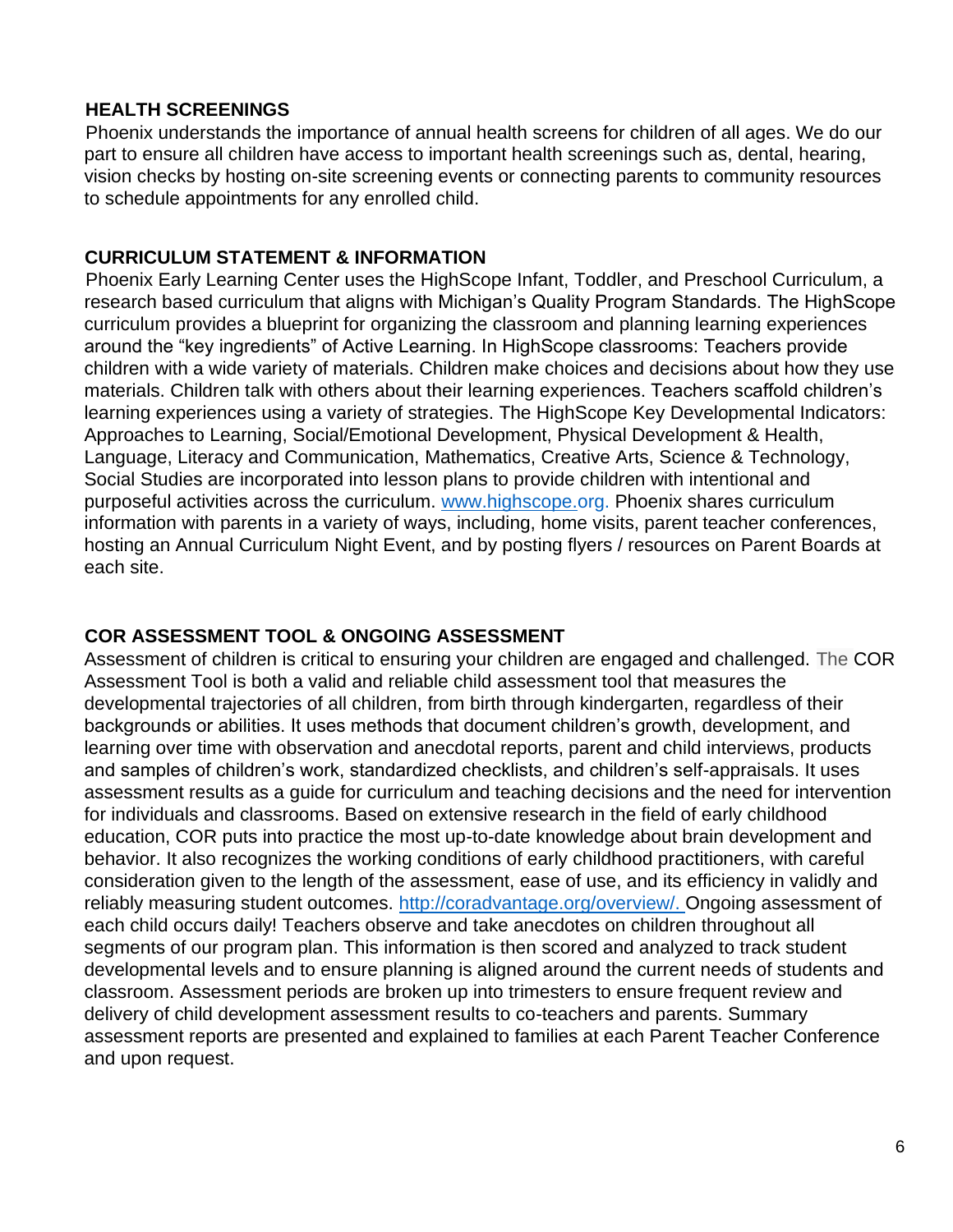## **PARENT NOTICE OF PROGRAM MEASUREMENT**

Jackson County Intermediate School District is required to work with the Michigan Department of Education (MDE) to measure the effect of the state wide Great Start Readiness Program (GSRP). Information is sometimes collected about GSRP staff, enrolled children, and their families. Program staff or a representative from MDE might:

- $\circ$  Ask parents questions about their child and family
- o Observe children in the classroom
- o Measure what children know about letters, words and numbers
- o Ask teachers how children are learning and growing

Information from you and about your child will not be shared with others in any way that you or your child could be identified. It is protected by law.

Questions? Contact: mde-gsrp@michigan.gov or 517-373-8483 or MDE Office of Early Childhood Education and Family Services, 608 West Allegan, PO Box 30008, Lansing, MI 48909

## **PARENT TEACHER MEETINGS-TUITION ONLY**

Phoenix believes that it is very important to keep parents up to date on their child's progress of learning throughout the school year. Each family will be asked to participate in Parent Teacher meetings in the Spring and Fall of each year. These will be held on site and are intended to be informative and supportive to parents. We also hope to reinforce the parent-teacher partnerships that we feel are the foundation of your child's educational journey.

## **CONFIDENTIALITY POLICY**

Confidentiality is described as being entrusted to someone's personal information and not sharing it with others. All Phoenix staff respect families', children's and co-worker's privacy. Information and documentation necessary for enrollment and program implementation, including developmental screening and assessment results and referral process, will only be shared with the teachers and administrators for verification of eligibility and support. Documentation will then be stored in an inconspicuous and lockable area. Confidentiality also includes sharing any other information regarding a child, including but not limited to, all child/family information and records, private conversations with a parent, or developmental information. The teacher should discuss confidential information with families only if they must know the information to complete their job responsibilities. Families should respect the privacy of other families and children by maintaining confidences as they learn about other enrolled children and families. Employees never discuss confidential information with anyone other than employees of Phoenix and persons with whom the parent has given permission to speak. Confidential information is never to be removed from the premises by any employee.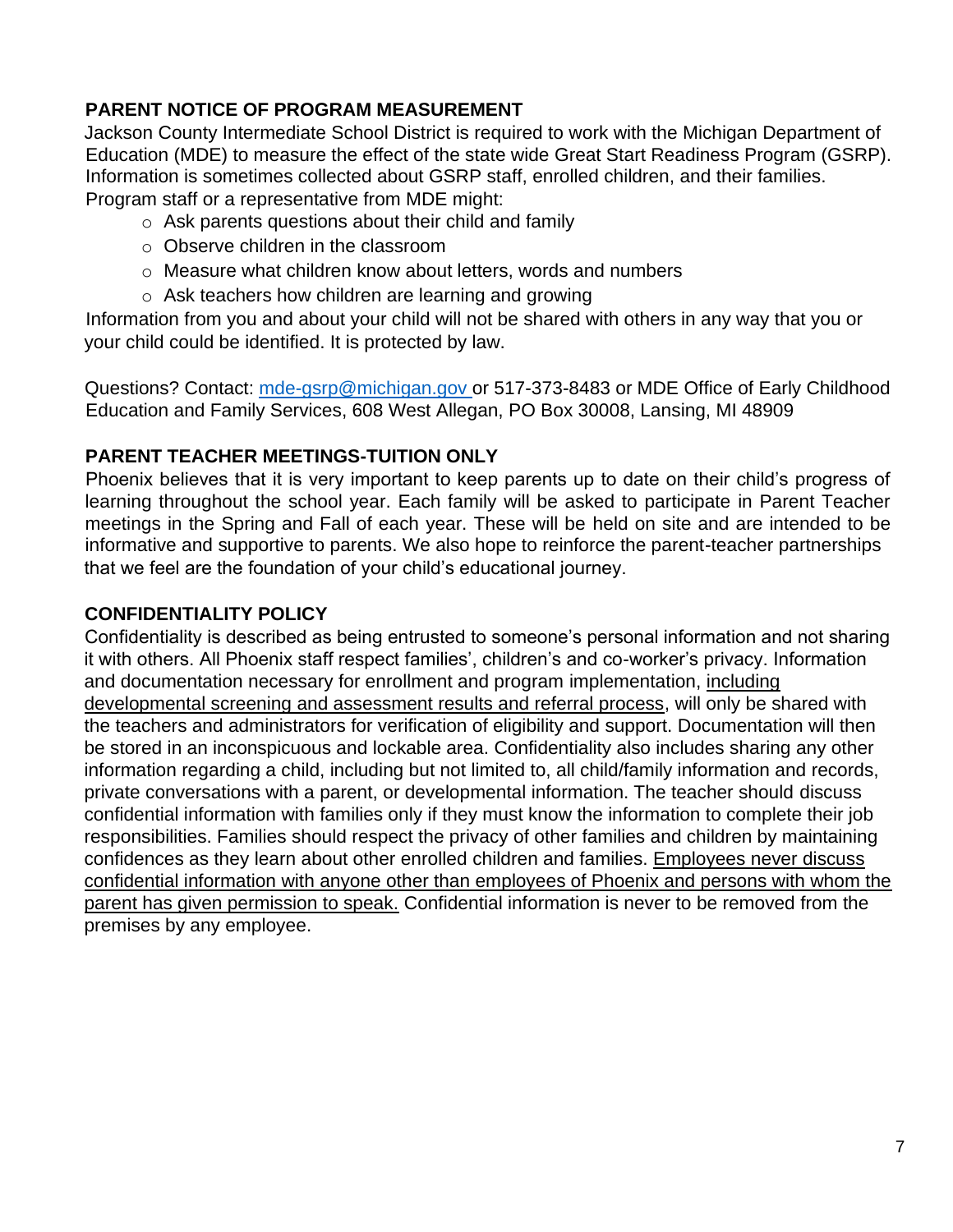## **REFERRAL PROCESS**

What is a referral? If a child is identified by a parent or teacher as possibly needing special education and/or related services, a referral will be put into place. A referral is simply a request for a child to be evaluated for extra services to help a child thrive.

Phoenix Early Learning Center is committed to providing a program that supports development for all children. As partners, we work together with parents every step of the way to identify children who may need further assessment to verify developmental and/or health risks. Parent partnerships are created to ensure we are able to identify and support our families to ensure needs are met (medical, mental health, food, clothing, housing, etc.) Our goal is to create a CONFIDENTIAL, respectful, and reciprocal relationship between our staff and parents to ensure resources are made available for children with suspected risks. Our trained staff will communicate this information in a professional and sensitive manner, leaving the final decisions up to parents.

Please review the steps below.

- 1. Teachers notify administration/director of concern.
- 2. Documentation of questionable behavior or lack of behavior is recorded. This information is detailed and specific and provides multiple pieces of evidence.
- 3. Contact is made with parents after 2 consistent weeks' worth of documentation has been collected.
	- 4. If the parents AGREES to contacting the JCISD to begin the referral process for support, a referral form is filled out together with parent and submitted to the appropriate resource. Within 10 calendar days after the referral form is filled out, the school must have written consent to evaluate their student.
	- 5. If the parent REFUSES to contacting the JCISD, Phoenix will respect their decision and do what it takes to support the child/children and staff to make sure the room is a comfortable, safe learning environment for everyone.
	- 6. The staff and parents work continuously to monitor the child for developmental changes throughout the time a child is enrolled. Documentation will be shared with parents informally as needed and during Parent Teacher Conferences. Ongoing assessment will give more information regarding developmental changes and may lead to a reassessment at a later time if needed.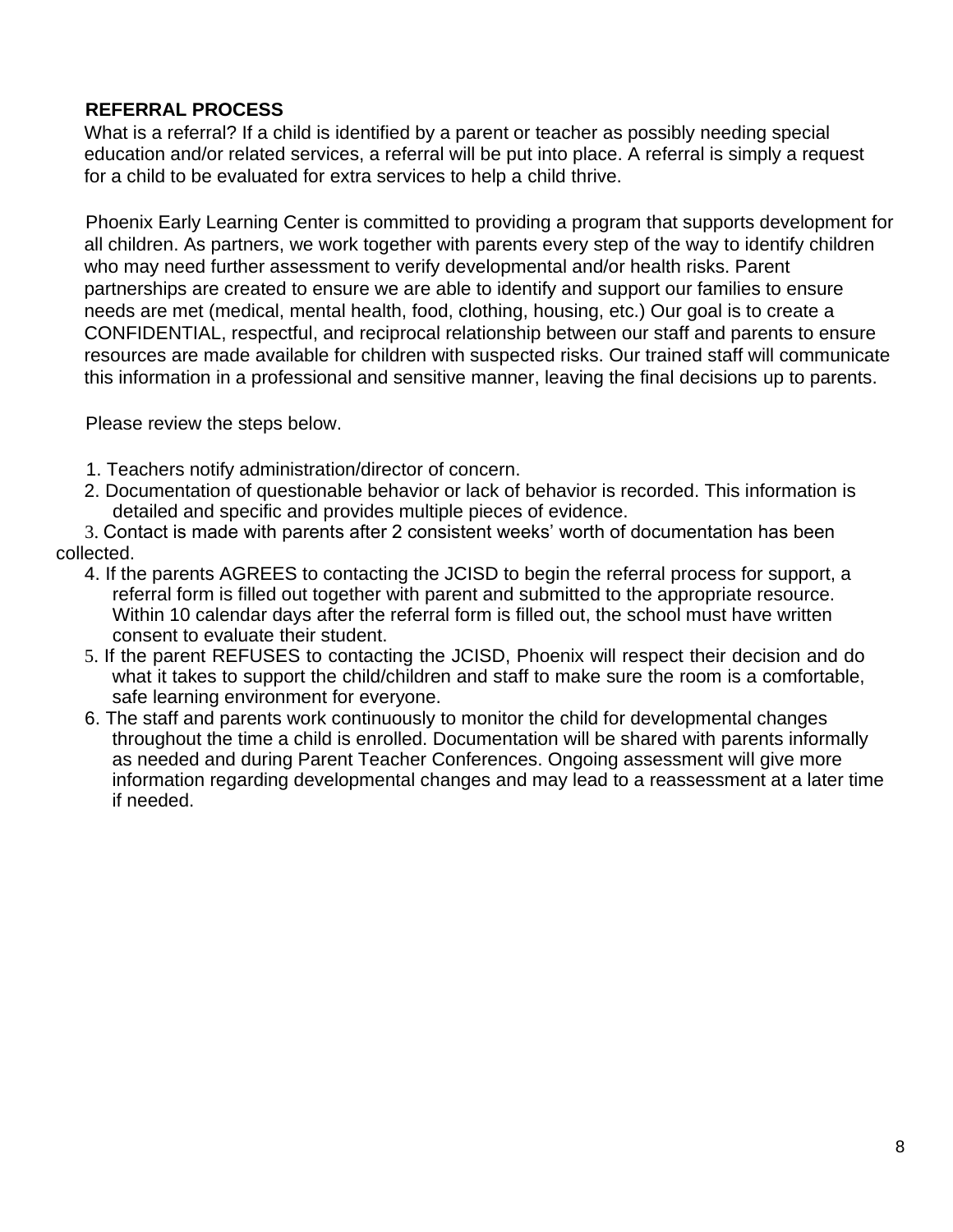## **IMMEDIATE CONTACT**

Having immediate contact with us is important so parents feel informed at all times.

Our Contact Information

Website: phoenixearlylearningcenter.com Facebook Page: Phoenix Early Learning Center

2511 Kibby Road Telephone (517) 513-8048 Fax (517) 395-4642 email address: phoenixearlylearning@gmail.com

219 West Prospect Telephone: (517) 789-9551 email address: phoenixearlylearning@gmail.com

East Jackson 345 North Dettman Road Telephone: (517) 769-8767, (517) 769-8768 email address: phoenixearlylearning@gmail.com

#### **PARENT COMMUNICATION**

Phoenix strives to keep our families informed and connected to resources at our Center and throughout the community. When a family enrolls, they can choose to subscribe to our mailing list to receive important updates and information. We suggest all families use our Website and Facebook page, where we upload plenty of exciting pictures and information for all families to enjoy!

#### **PARENT GOVERNANCE**

Parents are one of the pillars to our Program. We believe that parents should have a voice in Program and Policy Implementation. There are several ways that parents can have an impact on Program decisions. Please see our parent board for opportunities to get involved. Look for entry and exit surveys, customer satisfaction forms, parent coalition meeting dates, etc. Joining us at Parent Advisory Committee meetings is a welcomed option to get involved in our Program. Phoenix depends the voice of parents to help refine and reform our systems, policies, and programs to better serve our current families.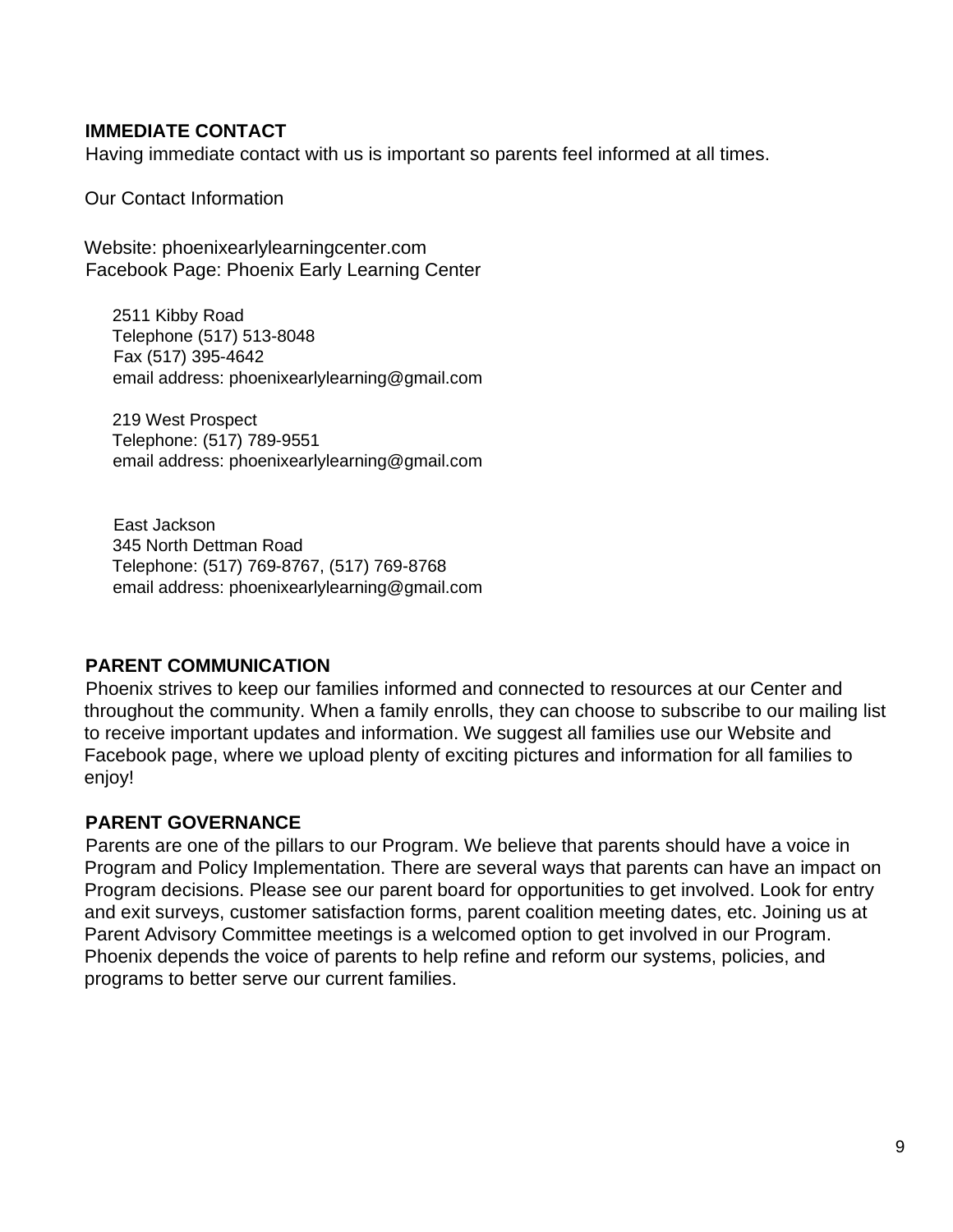## **PARENT PARTICIPATION AND COMMUNICATION**

Parents are welcome and encouraged to visit the center at any time to participate in activities, share skills and talents, and exchange information. Parents may join us for lunch or spend extra time during mornings and evenings to allow children to show them what they have been doing. If a friend or family member is interested in participating in the classroom, they will be asked to complete a short orientation to assure they are comfortable and understanding of how they can actively participate. We want all families to feel well informed and purposeful during visits. Parents can also participate in Family Events, Parent Advisory Committee meetings, and Parent Education Nights, where we provide childcare and refreshments. We periodically schedule formal and informal parent-teacher conferences to keep them informed of their child's progress. We also have a Parent Information Board in the entry way of each site that displays important information such as: weekly menus, notices, messages to parents, newspaper & magazine articles, certificates, etc. Please be sure to check it out when you can!

## **CONCERNS**

Phoenix Early Learning Center strives to provide a positive experience for all, however at times concerns may arise. If you have a concern that has not been resolved by your child's teacher, please bring them to the attention of the Director or Administrator. You will be asked to complete a Concern Resolution Form which allows you to state the concern and offer a suggested solution. A meeting will then be held with all parties involved in hopes that a resolution will be created in a professional manner. If you feel that Phoenix is in violation of a licensing regulation, reports can be made to the Department of Health & Human Services: Office of Children and Adult Licensing. A copy of the regulations is always available on the parent table. Please respectfully follow the chain of command listed below to resolve a concern.

- 1.) Teacher
- 2.) Administrator/Director
- 3.) Jackson County Intermediate School District (GSRP Preschool only)
- 4.) Department of Human Services: Office of Children and Adult Licensing

## **LICENSING NOTEBOOK**

Our licensing notebook contains all the licensing inspection and special investigation reports and related corrective action plans since May 28, 2010. It is available to parents during regular business hours and is located near the Parent Board. Information regarding general inspections and special investigations can also be found at www.michigan.gov/michildcare.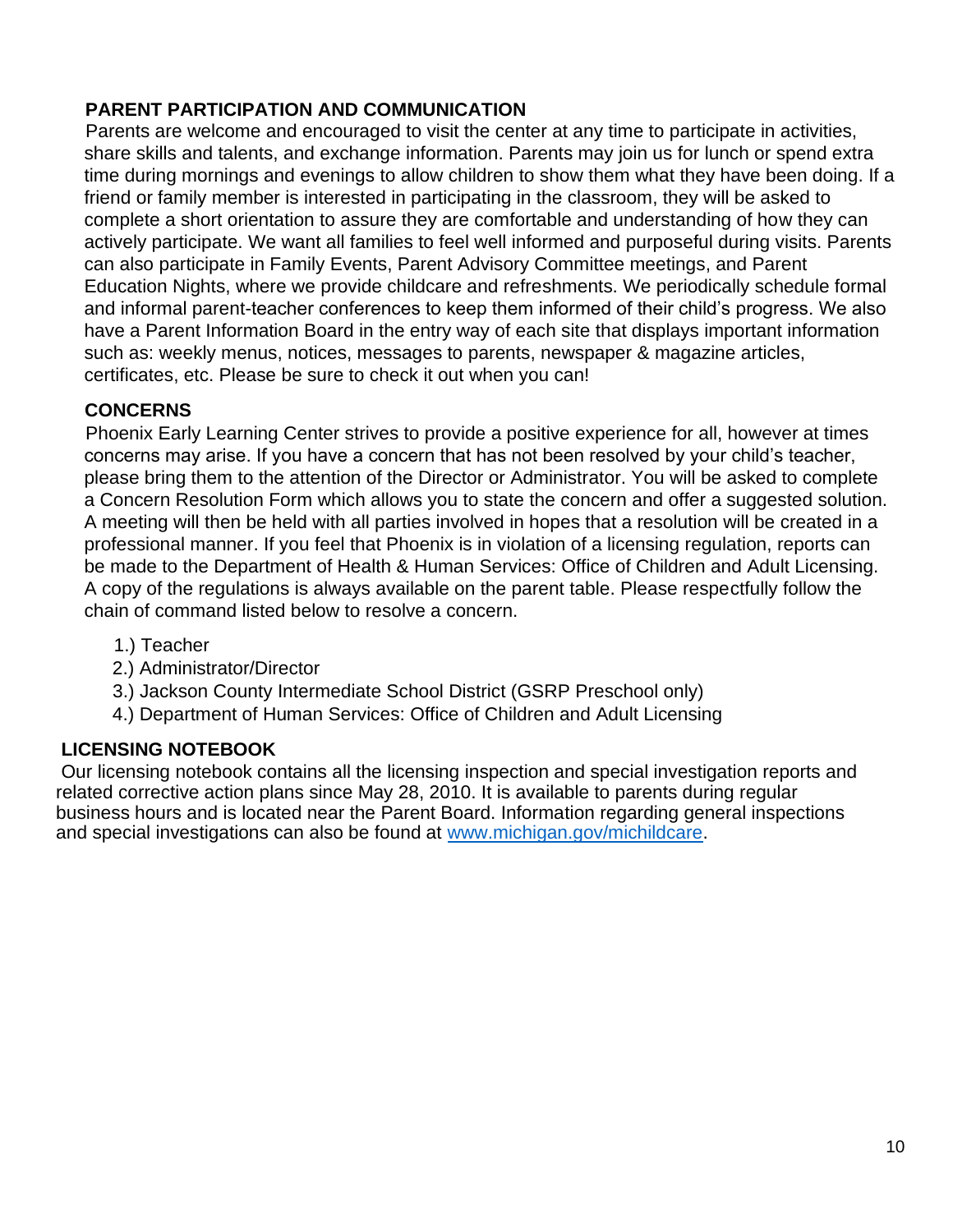#### **SCHEDULE OF OPERATION-TUITION ONLY**

Phoenix Early Learning Center operates Monday through Friday from 6:00 a.m. until 6:00 p.m., subject to the holiday schedule listed below. No child may arrive before 6:00 a.m. or stay after 6:00 p.m. **There is an occurrence fee AND per minute fee for any time a child is in care after closing hours.** 

#### **HOLIDAYS**

**Phoenix is closed on the following holidays:** 

New Year's Day Memorial Day Independence Day Labor Day Thanksgiving Day Day after Thanksgiving Christmas Day

#### **Phoenix will close at 4:00 on the following holidays:**

Christmas Eve New Year's Eve

When a holiday falls on a Saturday or Sunday, the center has the right to close to observe the holiday either the preceding Friday or the following Monday, as celebrated by state government. The fixed child care rate will not be adjusted for holiday closures. If a holiday falls on a child's regularly scheduled day of care, child care fees must be paid for the holiday.

Phoenix Early Learning Center *may* close for up to 1 week throughout the months of June, July, or August for vacation/professional development/cleaning & sterilizing. If this is carried out, families would not be charged for tuition obligations, regardless of agreements or contracts.

#### **FULL vs. PART TIME STATUS-TUITION ONLY**

In order to provide consistency for our program, staff and children, Phoenix accepts infants, toddlers, and preschool children on a full-time basis (30 hours+/week). Part-time schedules are only available on a case-by-case basis. Full-time children always take precedence over part time children in any room. In the case that a full-time student requests to enroll into a classroom with part time children, families of part-time children will have the option to increase their schedule to full-time status or will be placed on a waitlist until a part-time opening is available.

#### **SCHEDULE-TUITION ONLY**

Every family must submit a set weekly schedule upon enrollment. This schedule determines many factors of our program, including staffing plans, meal planning, and programming. If a family does not submit a schedule, they will be charged at drop-in rates until a schedule is provided. Families are allowed one schedule change per year. A convenience fee may be charged for changes to scheduling thereafter.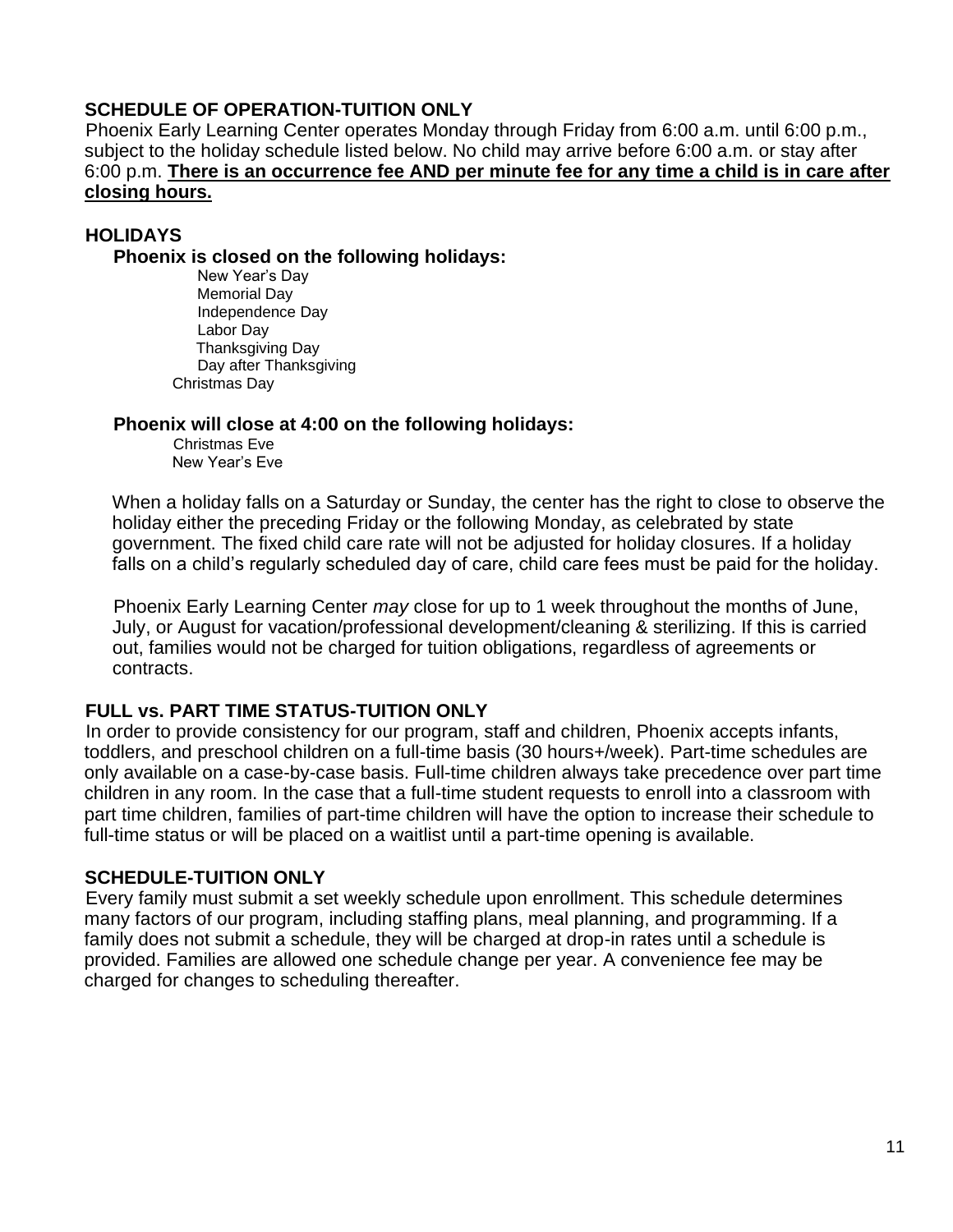## **TUITION ASSISTANCE**

#### DEPARTMENT OF HEALTH & HUMAN SERVICES

Our center welcomes families who receive assistance from the Department of Human Services. Families are responsible for payment of all fees not covered by DHHS. Please visit www.michigan.gov/childcare to apply for Child Care Assistance. It is very important that attendance hours and absence hours are tracked each day for submittal to the State of Michigan. The parent is responsible for signing their child in and out each day and certifying all absences while receiving benefits from the Department of Human Services.

#### FAMILY SUPPORT PROGRAM

Our center partners with the local Child Care Network to provide tuition scholarships for qualifying families. Please visit http://www.childcarenetwork.org/family-support-scholarships to see if you qualify.

## **FEE/POLICY CHANGES**

Provider expressly reserves the right to change child care policy and/or fee schedule or other fees with a fourteen-day written notice to parents posted on the Parent Information Board. This includes annual pricing increases based on rising costs of living and new taxes imposed by local, state, and federal agencies.

## **ABSENCES-TUITION ONLY**

At the time of enrollment, families must submit SET weekly schedule. Their weekly tuition is based off this schedule, not child attendance. Families are required to pay their established weekly tuition, regardless of absences for sick days, personal days, funerals, doctor's appointments, etc. We ask that the parent call or text the center cell phone at any hour of the day or night to report an absence.

## **SCHEDULE CHANGES-TUITION ONLY**

Frequent schedule changes impose hardships on our program and staff schedules. Each family is allowed 1 (one) schedule change per calendar year. Schedule changes thereafter are subject to a fee (see Change of Schedule Form for current rate).

#### **DUE DATE FOR FEES-TUITION ONLY**

Child care fees are due *before* a child attends the center. Late payment charges will be added to each past due account at the end of each week. After 2 weeks past due, parents may be asked to find alternative care for their child/ren until their account is in good standing. The child's space in the program may be given to another family during this time. A new registration fee is required for a returning family that was withdrawn due to lack of payment.

#### **FAMILY ACCOUNTS**

Phoenix is unable to separate family accounts. Each family enrolled at Phoenix will be assigned 1 (one) financial account. Court orders/parental agreements often require both parents to pay for the cost of child care. Phoenix requires that the financial responsibilities and details for each family be placed under 1 (one) predetermined family account. Any payment arrangements paid by both parents must be agreed upon between the parents and paid towards 1 (one) account before an enrollment is official.

#### **TYPES OF PAYMENTS ACCEPTED**

Parents must pay child care fees weekly with a check, credit card, money order, or cash. When a check is returned to the provider for insufficient funds or because there is no account, the provider will issue a written demand to the parent for immediate payment of the check, plus the applicable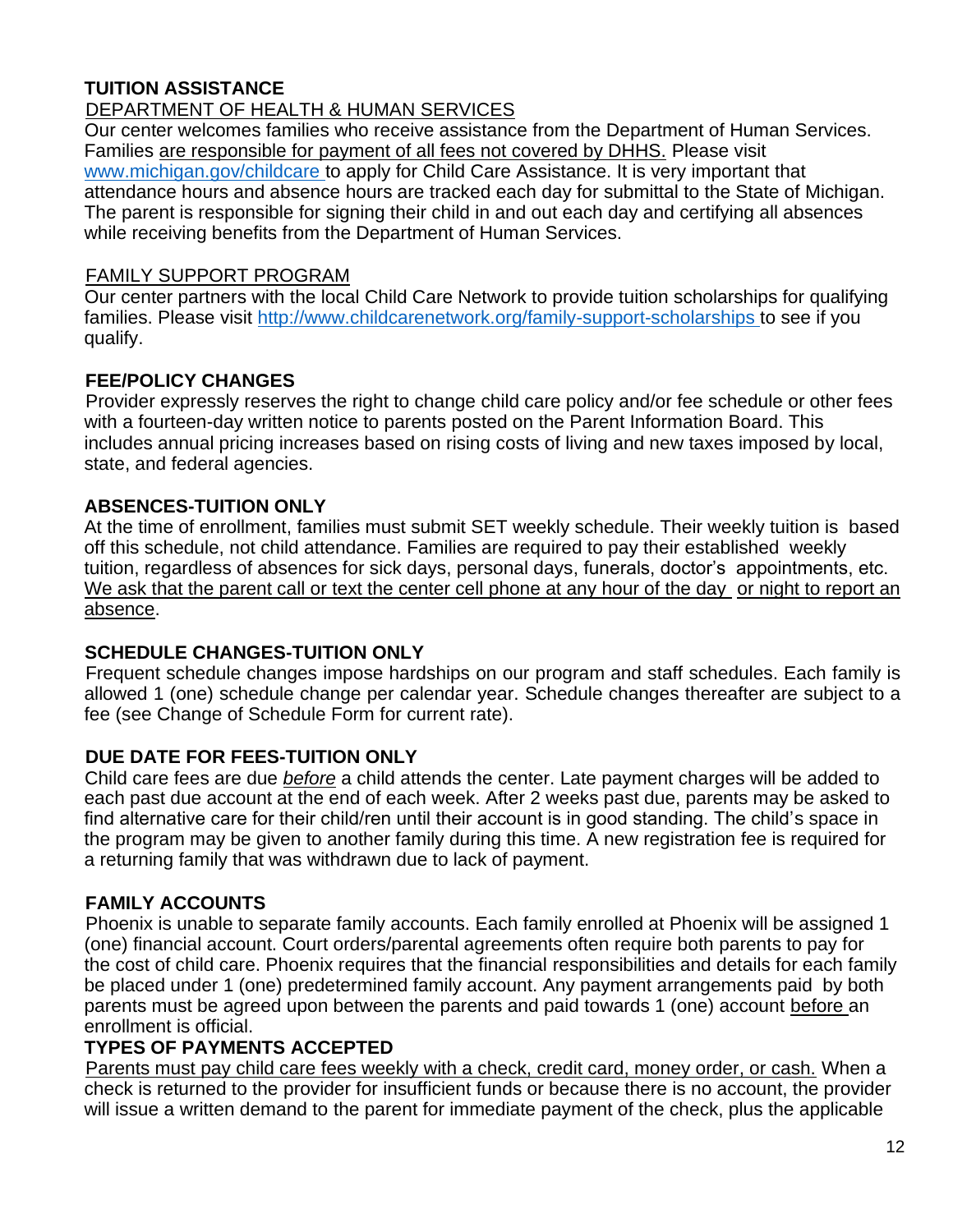processing fee, civil damages and costs, allowed by Michigan Law, as outlined below.

Parent, in addition to possible criminal prosecution, will be responsible for the following, as provided by Michigan Law:

If the full amount of the check is paid within 7 days (excluding weekend and holidays) after the date the demand for payment was mailed, Parent will pay the full amount of the check plus a processing fee of \$50.00.

If the full amount of the check is paid more than 7 days but less than 30 days (excluding weekends and holidays) after the date the demand was mailed, Parent will pay the full amount of the check plus a processing fee of \$65.00.

If the amount is not paid in either manner described above, the parent will be liable for all of the following:

The full amount of check

Civil damages of two times the amount of the check, or \$100.00, whichever is greater Costs of \$250.00

Following a dishonored check, **all payments must be made by a certified check, money order, or cash**.

## **BILLING PROCEDURES-TUITION ONLY**

Account details are available each time a parent checks their child in/out using our computerized software system. Simply touch the gold coin on the bottom of the screen to see up to date account activity. Paper or emailed statements are available upon request. Please allow 24 hours.

## **TERMINATION-TUITION ONLY**

Either family or Phoenix may terminate the child care agreement upon two weeks written notice to the other party. Where a family does not provide two weeks written notice, they are still required to pay for the final two weeks of care, following the notice of termination, whether or not the child attends the program.

Phoenix reserves the right to terminate this agreement immediately, without notice to family if: • Child care fees and/or other fees are not paid when due

- Child's continued participation in the program creates a direct threat of harm to the child, other children, or the staff
- Family engages in inappropriate conduct.

## **ARRIVAL AND DEPARTURE PROCEDURE**

All children must be brought into the building and signed in by a parent (or other authorized person) on the sign-in/sign-out log and/or computer located in the entry way. After signing in, the child must be delivered to his or her teacher. Children should never be left unattended while the parent is talking with teachers. At pick-up, a parent or other authorized person must enter the building, notify the child's teacher that they are picking up the child and sign the child out. For safety reasons, please never allow your child to run unattended around the center or parking lot during pick-up.

## **CHILD RELEASE POLICY**

As a condition of providing secure child care services, families must supply the names of at least three individuals (on information card) to whom provider may release the child to in the event of an emergency. Phoenix will not release any child to any individual whose name is not on an authorized pick up person and/or does not provide a valid picture ID.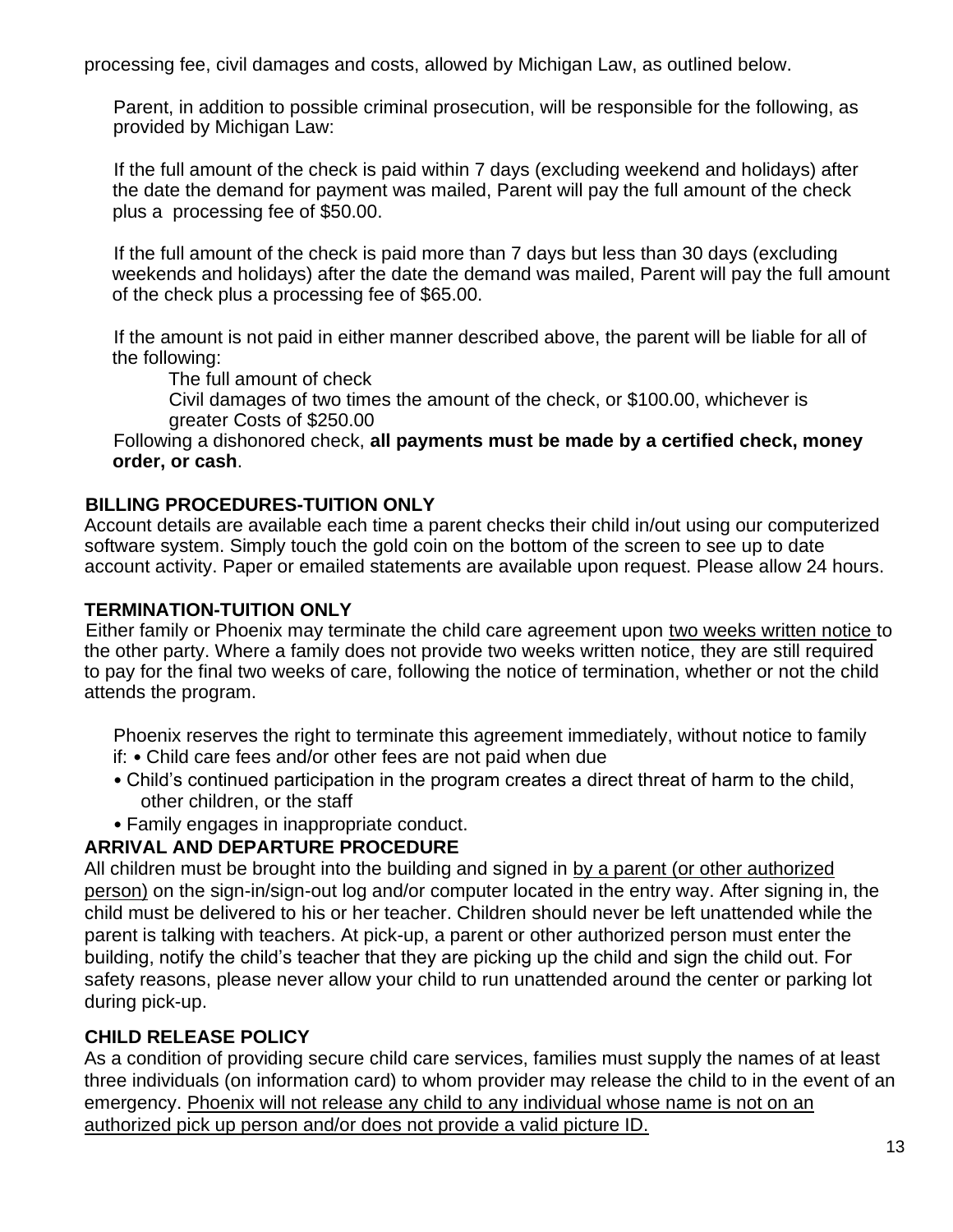Please update contacts as needed. With respect to child custody disputes; until custody has been established by a court order, neither parent may limit the other parent from picking up the child.

## **TARDINESS**

Staff strategically plans for a full day of activities each day! Late arrivals can be disruptive to the program. Please try to get your child to school on time as much as possible.

## **DISCIPLINE**

Learning appropriate behavior is a normal part of child growth and development and is expected in a childcare setting. Phoenix staff is trained in research based methods of Conflict Resolution. Our approach to guidance with children is positive and encourages a feeling of self-worth, self control, and cooperation with others. We demonstrate and present ways to get along with others by making specific, positive suggestions. We stress working our anger and frustrations verbally, not physically. We encourage acts of kindness, cooperation, and consideration. When a child misbehaves, we redirect the child to another, more appropriate activity. We work closely with the parents when behavioral problems are unresolved and look for reasonable solutions so that positive behavior becomes habit.

## **Steps we use to resolve conflict are:**

- 1. Approach calmly, stopping any hurtful actions.
- 2. Acknowledge children's feelings.
- 3. Gather information.
- 4. Restate the problem.
- 5. Ask for ideas for solutions and
- 6. Give follow-up support as needed.

Please see your child's teacher if you would like more information about using these steps for conflict resolution with your child at home!

## **When a discipline issue occurs, we do NOT:**

- shame, humiliate, threaten, shake, or spank
- confine a child in a closed area or restrict a child's movement
- deprive a child of meals, rest or necessary toilet use

## **DISRUPTIVE BEHAVIOR-TUITION ONLY**

When a child's behavior is disruptive (biting, hitting, throwing objects or using "inappropriate" language), parents will be notified by telephone. If the child continues a disruptive behavior, an immediate parent visit will be requested. A conference may be scheduled to further discuss and develop reasonable solutions to the situation by means of a behavior plan. The discussion will include a consideration of any disability which affects the child's behavior and reasonable accommodation to meet the child's needs and eliminate the disruptive behavior. A special needs plan may be put into place. If a reasonable solution and/or accommodation that is agreeable to all parties cannot be reached, the child will be withdrawn from the program with two weeks' notice to allow families an opportunity to find alternate child care. Phoenix will assist in connecting families to resources. The child will be withdrawn without notice if the child's continued participation in the program creates a direct threat to the safety of the child, other children or staff.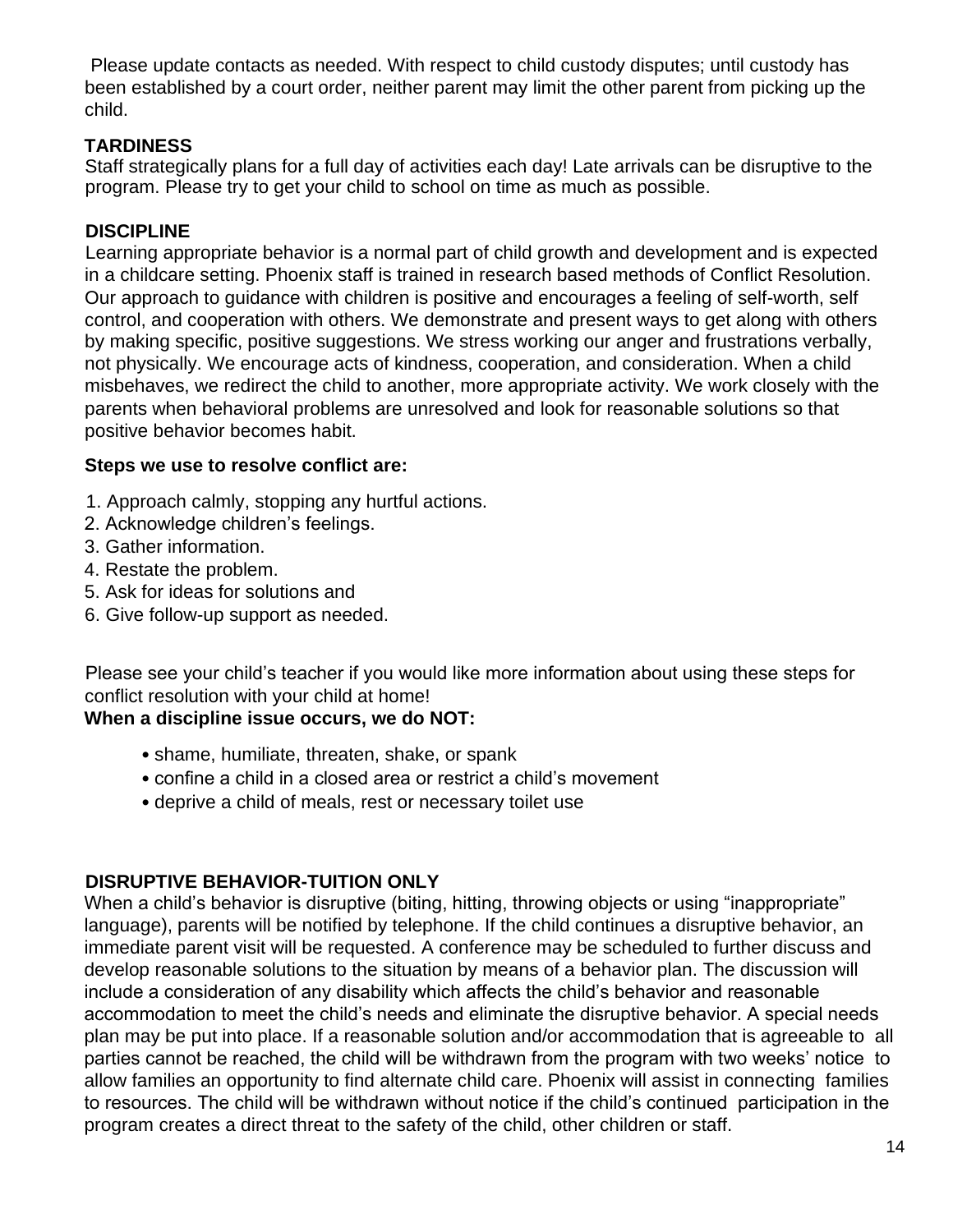## **FOOD/NUTRITION**

Food Services:

Phoenix Early Learning Center provides healthy meals and snacks to all student enrollees. We offer breakfast, lunch and p.m. snack each day approved by the guidelines of the Child & Adult Care Food Program, all served family style. Our enrollment in this program ensures that all meals are fresh, balanced, and nutritionally sound. The following is our meal schedule:

> Breakfast: approx.: 8:15-9:30am Lunch: approx.: 11:30-12:30pm PM Snack: approx.: 3:00-4:00pm

#### **Food Allergies**:

Please inform us of any food allergies or special dietary requirements that your child needs. Phoenix Early Learning Center abides by a "NO PEANUT POLICY" as a preventative measure from serious and possibly unknown peanut related allergies. We provide alternative meal and snack options for children with allergies to menu items. Families are not allowed to pack a lunch and/or snack for their children unless accompanied by a physician's note. Food brought from home is served according to the times in our meal schedule. Please be sure to label and date any items brought from home.

## **Food Preparation & Service:**

All meals and snacks for Phoenix are prepared on site in a sanitary way following the guidelines of the CACFP and the Jackson County Environmental Health Department. Staff members always wear gloves when serving food to children.

#### **Menus:**

Menus used are posted on the Parent Board near the entryway and in each classroom. Help with translations is available upon request.

## **Hydration:**

Following the CACFP guidelines, all children are served milk at each meal and snack. Water is available on demand to any child by use of the drinking fountain located near the eating area.

## **Nutrition Education:**

Phoenix Early Learning Center believes that food nutrition and healthy eating habits start at birth! We strive to incorporate creative and fun ways to learn about nutrition into our curriculum. Some examples of this are:

- Child planning & preparation of healthy snacks
- Logging & graphing meals
- Making healthy grocery lists
- Sorting foods into food groups
- Healthy choice foods for celebrations
- Reading about nutrition in Books & Magazines

Just as important as child education is parent education. Parents are offered several opportunities at our Center to get involved and become educated on how to eat healthy and stay healthy. Our Parent Board offers tips on eating healthy to improve lifestyle. Parents are also asked to partner with us towards this goal. Our monthly memo often provides samples of simple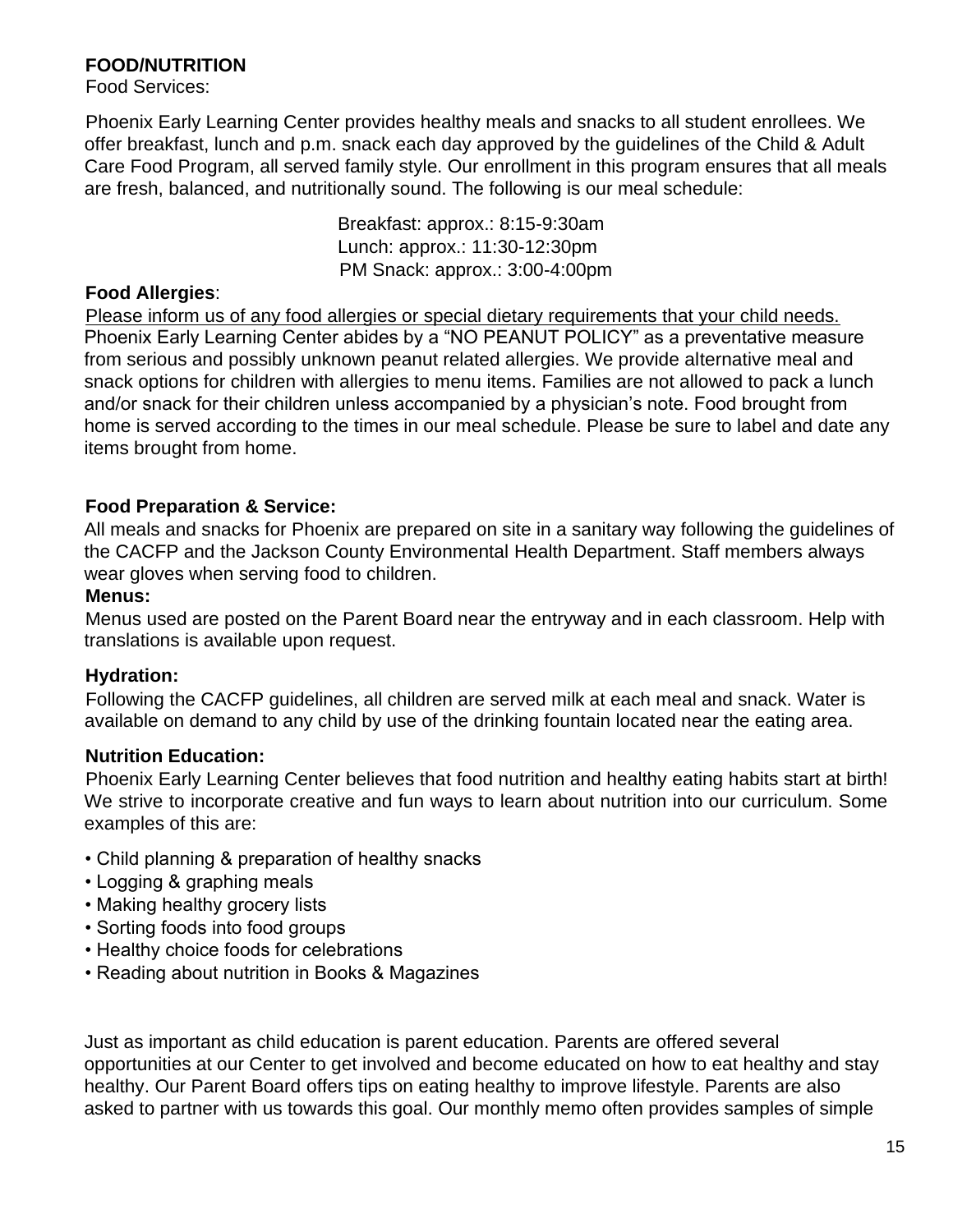yet fun and inexpensive activities and recipes that families can do together at home to make learning about being healthy fun!

## **Staff Education:**

Nutrition training opportunities for staff are required twice a year at Phoenix Early Learning Center. Employees learn about sanitation, healthy portion sizes, the importance of healthy meal planning, and safe food preparation and handling. In addition, sites are monitored by the CACFP Administrator twice per year. We require that staff members include themselves at the table when meals are served. This is called Family Style meals. We believe that our teachers should always be positive role models for eating healthy.

Some current & reliable resources you may find useful:

## **USDA FOOD and Nutrition Service: http://www.fns.usda.gov/fns/nutrition.htm Child and Adult Care Food Program: http://www.michigan.gov/CACFP Sesame Street: http://www.sesamestreet.org/parents/topicsandactivites/toolkits/food Let's Move: http://www.letsmove.gov**

*In accordance with Federal law and U.S. Department of Agriculture policy, this institution is prohibited from discriminating on the basis of race, color, national origin, sex, age, or disability. To file a complaint of discrimination, write USDA, Director, Office of Adjudication, 1400 Independence Avenue, SW, Washington, D.C. 20250-9410 or call toll free (866) 632-9992 (Voice). TDD users can contact USDA through local relay or the Federal Relay at (800) 877-8339 (TDD) or (866) 377-8642 (relay voice users). USDA is an equal opportunity provider and employer.*

**NOTIFICATION TO PARENT DUE TO ACCIDENT, INJURY, BEHAVIOR OR SICKNESS** Upon enrollment, parents must complete a When to Call Home form. This form communicates to our staff when you would like to be notified in the case of MINOR accidents or injuries, illness, or behavior issues. Parents will ALWAYS be notified immediately via phone call / text when a serious incident arises or a child is suspected of carrying an illness listed in our Illness Policy.

## **MEDICATION POLICY**

When Parent requests that the center administer medication, the following provisions shall apply;

- 1. Prescription medication must have a pharmacy label giving the physician's name, child's name, strength of medication, and administration instructions (time(s) and dosage amount).
- 2. All nonprescription (over the counter) medications must have the child's name and administration instructions clearly written on the original container in which the medication was purchased. The U.S. Food and Drug Administration (FDA) and the American Academy of Pediatrics have both recommended that cold and cough medications NOT be used with children under the age of 6. Note that nonprescription medications include, but are not limited to sunscreen, diaper rash crème, and insect repellent.

All medications must be in their original containers. A "Medication Permission and Instructions for Child Care Centers" form must be completed, signed and given to your child's teacher before any medication will be administered. All staff are trained annually on proper medication administration. All medicine is kept out of reach in the medical boxes in each classroom. Only teachers and administers can administer medications. Phoenix cannot add medication to a child's bottle, beverage, or food unless indicated by the prescription label. Siblings cannot share a prescription medication unless indicated on the pharmacy label.

## **ALLERGIES**

All child allergies must be documented on child's information card upon enrollment. Precautionary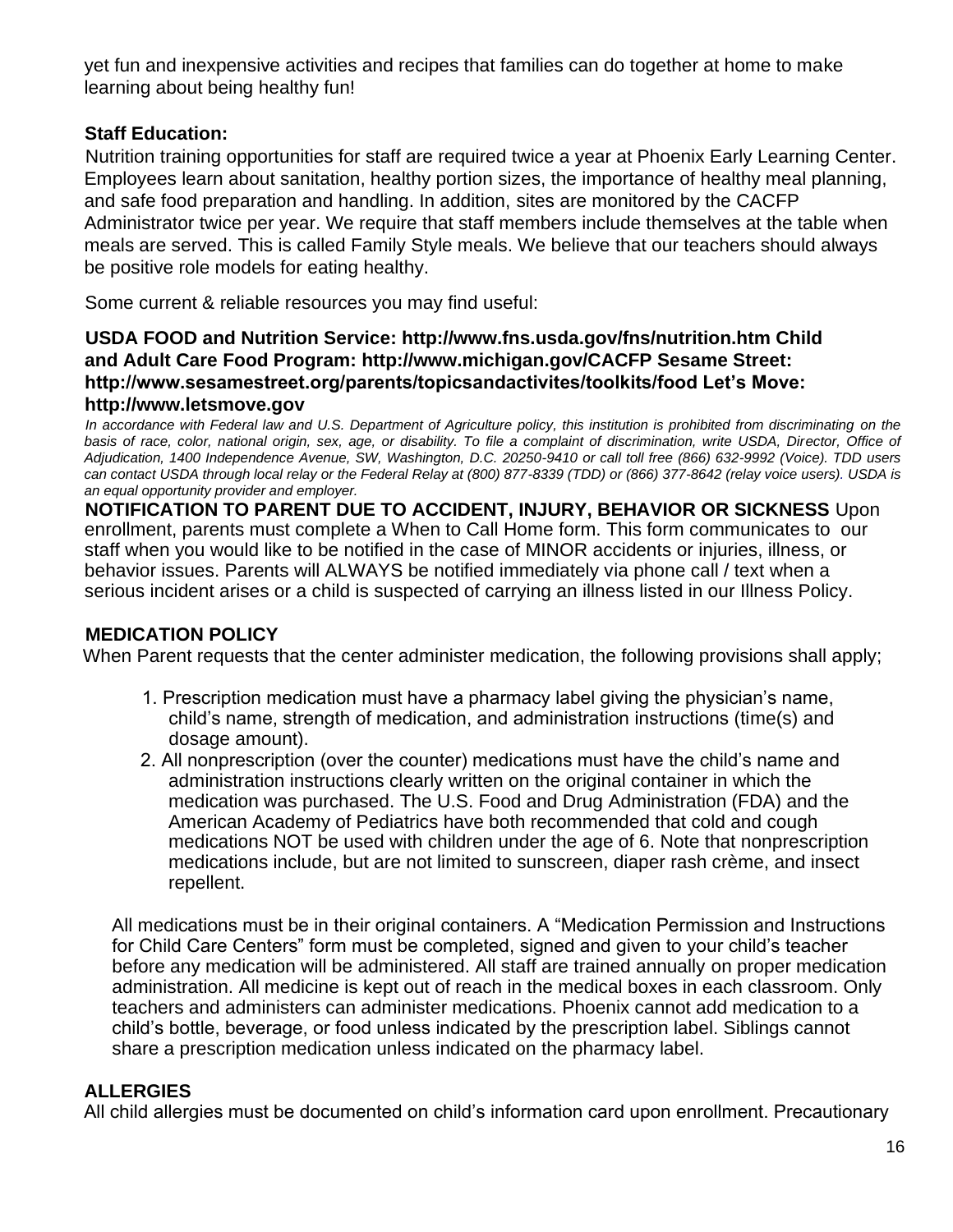equipment/medicine (epi pen, inhalers, etc. must be provided for the safety of your child). Please make keeping all items current a priority as they expire or are used/depleted.

## **EMERGENCY MEDICAL CARE**

In the event of a medical emergency or accident, the center will contact the parents and the child's physician. If it is not possible to reach either and emergency treatment is required, the child will be transported to Allegiance Hospital by ambulance. Your authorization for the center to contact your family physician and to take emergency medical action is a necessary part of the enrollment contract with the center. Any costs or charges incurred for 911 emergencies are the sole responsibility of the parent.

We follow several safety and health rules to provide a safe and healthy environment for your child. However, bumps, bruises, cuts, scrapes, and other injuries may occur when children engage in many activities. We have staff members who are certified in first-aid and CPR on duty at all times to handle these incidents. We document any minor injury on an Ouch Report that is given to parents upon pick up.

## **EMERGENCY / SEVERE WEATHER POLICY**

In the event an emergency situation occurs, weather related or not (power outage, lock down event, gas leak, etc.), all parents will be informed by our Center Remind Alert, phone call, and/or EMAIL. Postings will also be made to our Facebook Page. **PLEASE** stay informed by joining our Center Wide Remind Group! This can be done by texting this code **@kibb** to this number **81010.**  Center Wide Remind communications will ONLY be sent for important/urgent/extreme purposes!

## **SCHOOL CLOSING/DELAY**

In the event our school is closed or delayed, a message will be sent out via Remind and information will be posted on Facebook. Road conditions may prevent the GSRP school bus from running.

## **TORNADO POLICY**

**Tornado Watch:** The center will remain in session. All children and staff remain at the center as scheduled. The staff will monitor weather situations for further developments. Parents may pick up their children during this time.

**Tornado Warning:** All children and staff shall remain in the building and move to the safest possible location using the building's tornado plan. They are to remain there until the warning is lifted. We recommend that parents allow children to remain at the center if a severe storm is in progress nearby.

As part of our emergency plan, we ask that you update the information on your child's information and child release forms to ensure that we have current telephone numbers (home, work, and cellular) for all emergency contact persons.

## **EVACUATION - RELOCATION**

In the event one of our sites should have to evacuate the property completely, the following are the pre-established meeting areas where children will walk or be transported by bus. Parents will be able to reunite with children at the following locations:

2511 Kibby Road site evacuates to Cascade Manor House, 1970 Kibby Road 219 West Prospect Street site evacuates to Habitat for Humanity's Restore, 251 West Prospect St 345 North Dettman Road evacuates to the Fire Station (across the street from school)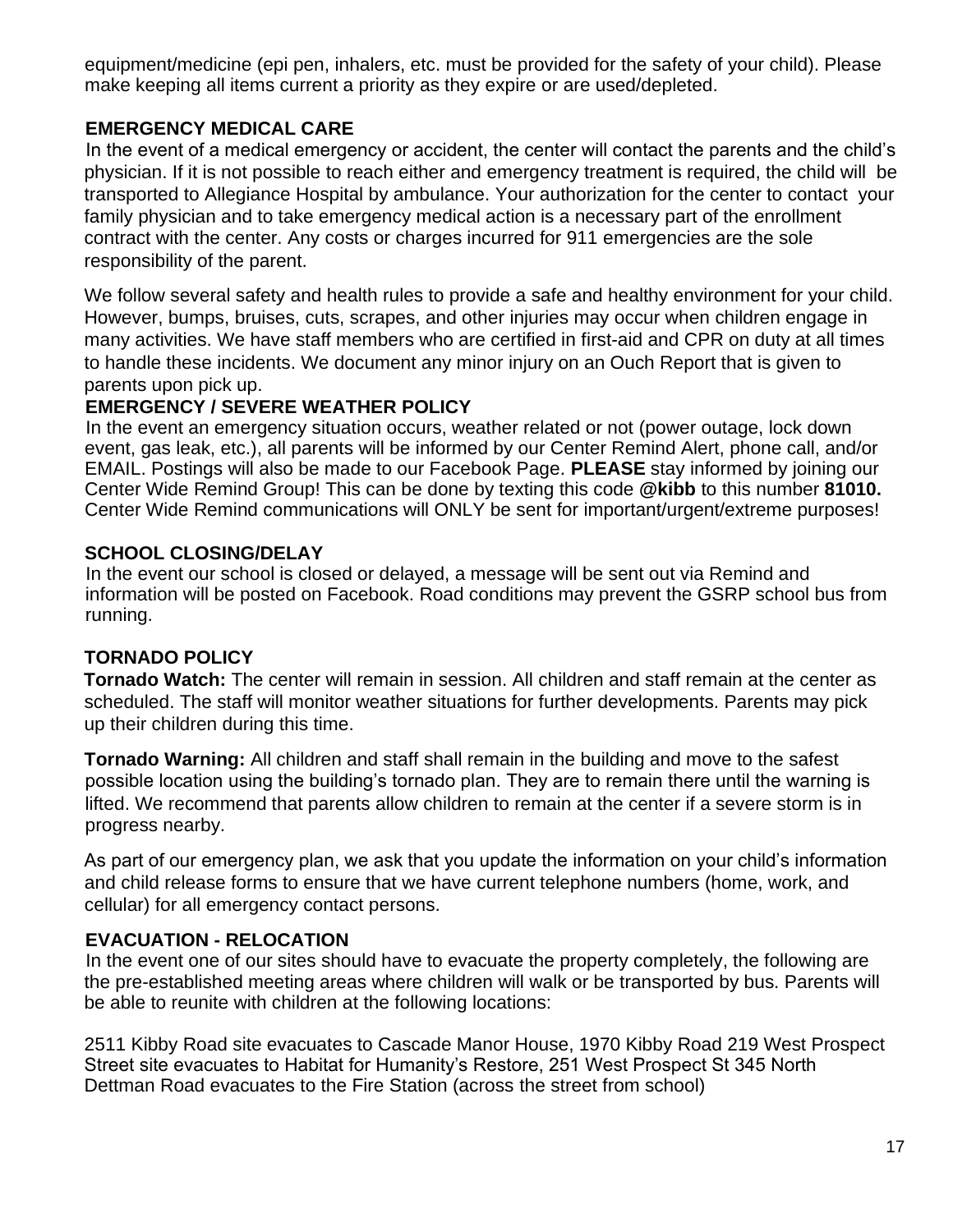## **CHILD ABUSE REPORTING**

As a licensed child care provider, all employees are required by law to report any instances or suspected instances of child abuse or neglect to the appropriate authorities (Department of Health & Human Services, Form 3200). This policy is set forth to ensure the safety and well-being of all children we serve.

#### **INSIDE FOOTWARE**

Based on Phoenix philosophy, we ask that all children have a pair of indoor shoes or slippers to keep at the center. This cuts down on germs and mud when transitioning in and out of the classroom each day. Children are never allowed to be barefoot or wear socks, as this poses many safety concerns. If you visit the infant room, you may be asked to wear shoe covers while walking on carpets. Again, this is to eliminate as many germs as possible for our crawling babies. **PERSONAL ITEMS FROM HOME** 

Phoenix discourages families from allowing children to bring personal items from home to the center, apart from a small nap-time blanket and cuddle toy, if necessary. When a child does bring personal items from home, Phoenix is not responsible for loss or any damage to that item. If a parent brings a diaper bag from home, it is imperative that all items inside are labeled.

#### **CLOTHING & SUPPLIES**

Because of the wide range of activities children engage in, it is HIGHLY suggested that children are dressed in washable, comfortable, weather appropriate clothing. Please bring an extra change of clothes for occasional accidents. ALL CLOTHING SHOULD BE LABELED WITH CHILD'S NAME. Parents of infants, toddlers, or potty trainers are to provide their own disposable diapers and wipes. **There will be a charge to parent for use of diapers or wipes due to a lack of supply that must be paid that day or on the next day of service.** We will give notice when supplies are running low. Powders, creams, etc. must be labeled and provided by parent. Annual permission for center to apply creams, powders, lotions, etc. must be obtained in writing before we are able to use them.

#### **ITEMS LEFT AFTER WITHDRAWAL**

Phoenix will store items for 30 days after a child withdraws. Please make efforts to gather all belongings on your child's last day. We will donate any items not retrieved 30 days past withdrawal.

#### **LOST & FOUND**

Phoenix will collect items for lost and found and set out a bucket for "claim" once per month. Any unclaimed items will be donated.

#### **BIRTHDAYS AND SPECIAL OCCASIONS**

Parents are welcome to bring treats on birthdays and special occasions. Please let us know when you are bringing a treat. Healthy snacks are highly suggested! Some examples are yogurts, 100% juice popsicles, pretzels, fruits and dip, etc.

#### **REST TIME**

Per licensing rules, all children are required to have quiet/rest time during their day. Children ages 18 months and younger are permitted to sleep on demand. A quiet, softly lit, rest time is provided for children ages 18 months and older. We understand that some children have difficulties with this segment of the day. Children do not have to sleep during this time, but are limited to quiet, calming toys to allow others to rest. Teachers assist the transition into rest time by getting the children involved with rest time set up (mats, blankets, lights, music, etc.). Children also assist with transitioning out of rest time by helping to put away mats, blankets, and transitional items. We ask that parents avoid dropping children off during rest time whenever possible.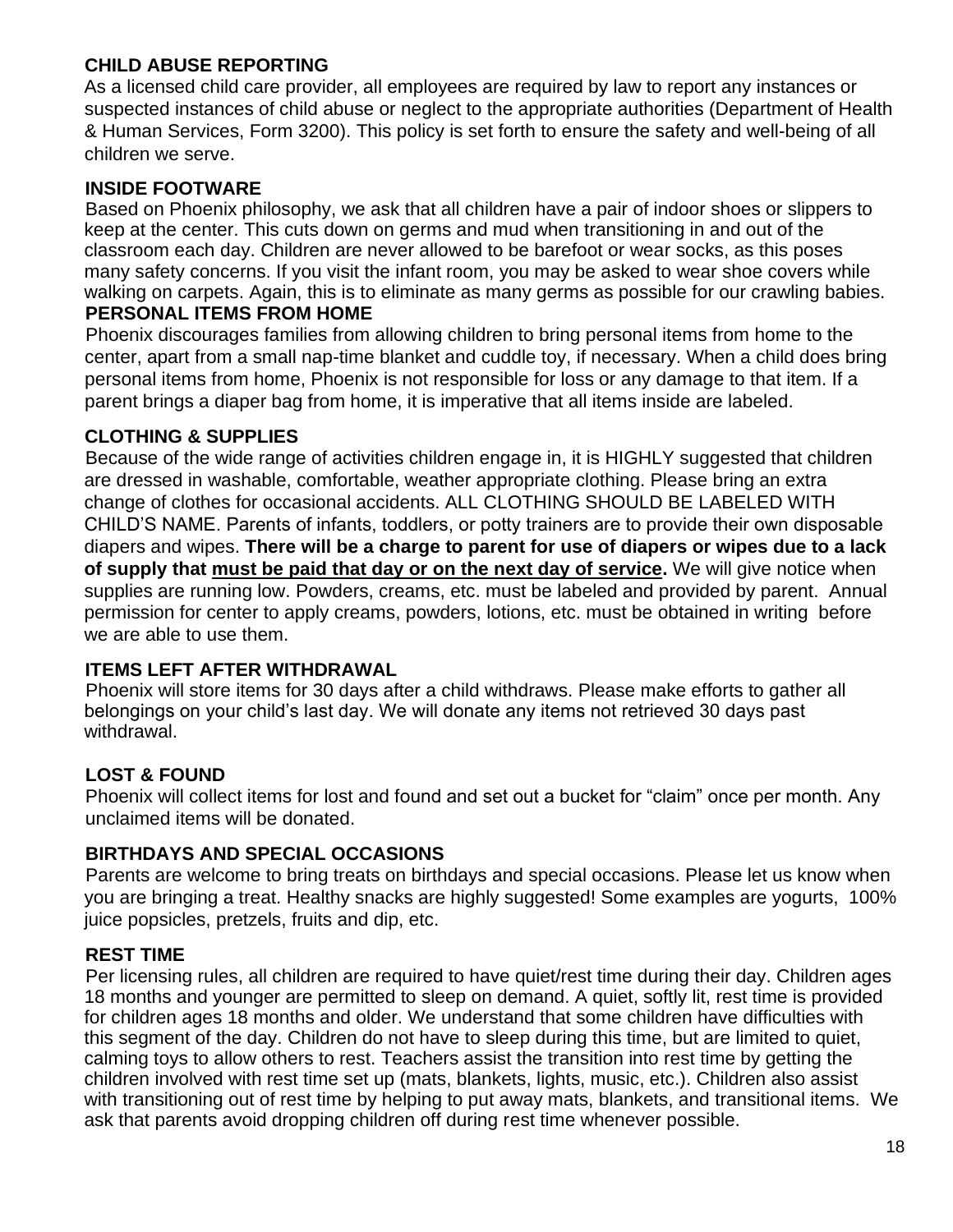## **CHILD-OWNED TECHNOLOGY**

Phoenix understands that technology is a large part of our society, even for children! Phoenix hopes to partner with parents to keep all of our children safe from the potential dangers and exposure of technology. Because of this, we ONLY allow child-owned technology (phones, tablets, iPad, etc.) to be used during rest time or when specifically planned for by the teacher. This ensures children are always under direct supervision of a teacher. No child will ever be allowed access to Phoenix's Internet connection, in hopes that only pre-owned applications are available to him/her. If the abuse of this privilege occurs by any child, teachers will remove the equipment from the child's possession and notify the parent immediately.

## **SPECIAL REQUESTIONS/INFORMATION**

If you have a special request or information for your child's teacher, please take the time to write it down on your child's weekly log so that all primary teachers are aware.

## **OUTDOOR TIME / WEATHER POLICY**

All classrooms spend approximately 30-60 minutes of time outside every morning and every afternoon. Outdoor time is an opportunity to learn and explore in a natural environment and is mandatory except when the temperature/wind chill is very cold (below 30 degrees Fahrenheit) or very hot (heat index above 85 degrees Fahrenheit). Phoenix adjusts the amount of time spent outside based on outdoor conditions as needed. Infants do not go outside when the temperature is below 40 degrees Fahrenheit. Please see that proper clothing is provided, including winter coats, hats, boots, etc. All children will be expected to participate in outdoor time unless they have a slip signed by a physician on file. If a child is well enough to attend the center, we consider them well enough to go outside. If a weather condition is so extreme that we decide to close for the day to ensure the safety of children, communication of this closing will be made through Facebook, email, phone call, and Remind alerts.

## **FIELD TRIPS**

Occasionally, the center may take a field trip to a local attraction or event. Upon enrollment, families must sign a permission slip for approval of field trips in general. Before each individual field trip, an additional permission slip will need to be signed and turned in for approval. We ask that parent volunteers agree to be available on occasion to help transport our children and make these adventures possible. Any fees associated with the field trip or off-site event will be passed on to parents. This includes chaperones and siblings of children.

## **LICENSING NOTEBOOK**

All enrolled families have access to our Licensing Notebook located in the entrance of each building. This notebook includes all the licensing inspections and special investigation reports and related corrective action plans since 2009. Licensing inspections and special investigation reports are always available on the child care licensing website at www.michigan.gov/michildcare.

# **GREAT START READINESS PROGRAM**

## **PURPOSE**

The GSRP is Michigan's state-funded preschool program for four-year-old children with factors which may place them at risk of educational failure. The program is administered by the Michigan Department of Education, Office of Great Start. Research on preschool programs and specific research on GSRP indicates that children provided with a high-quality preschool experience show significant positive developmental differences when compared to children from the same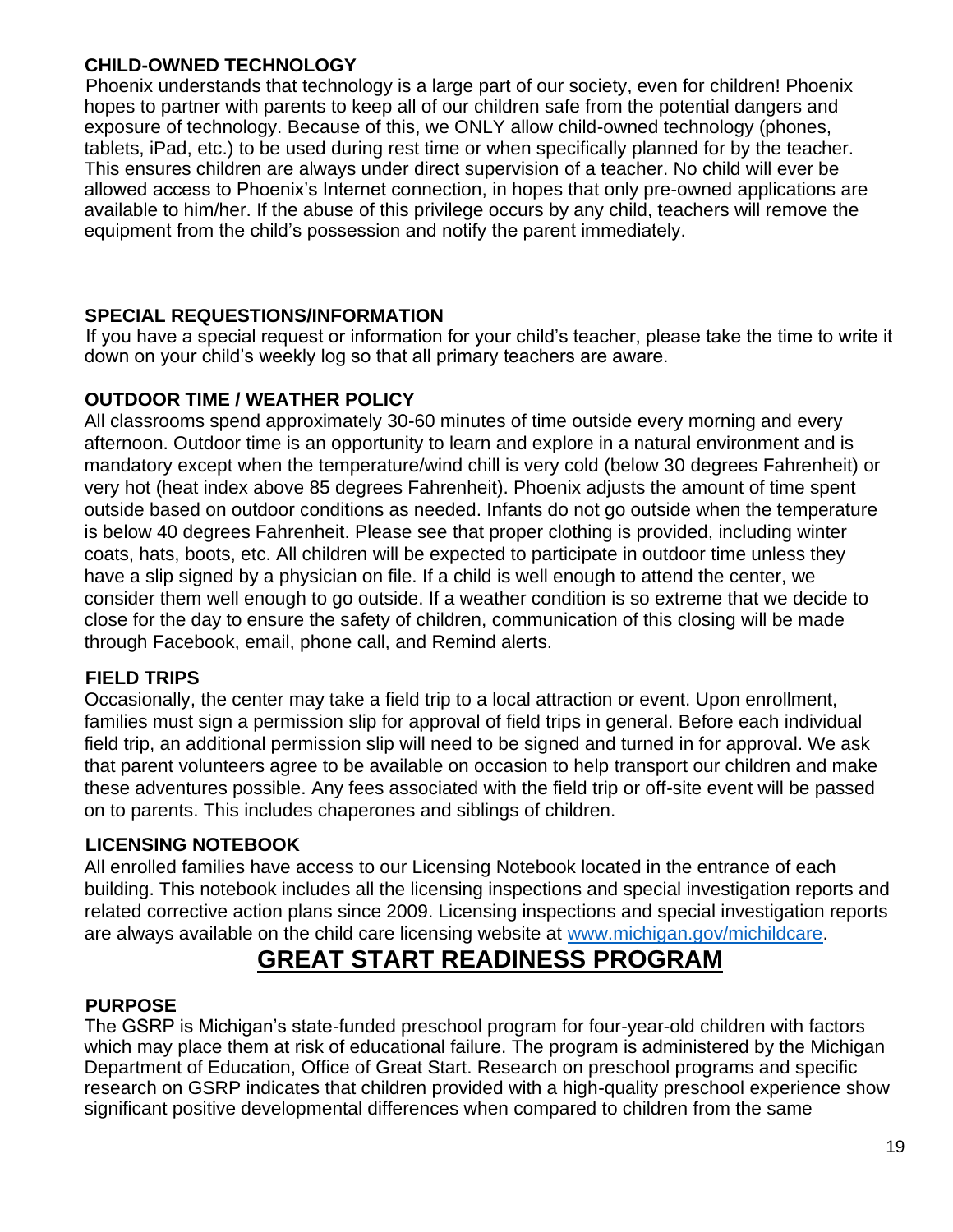backgrounds who did not attend a high-quality preschool program.

To strengthen learning at home and strengthen positive child outcomes, programs must provide for active and continuous involvement of \*parents in the learning process. Depending on income level, parents may be required to pay tuition, but parents are never charged additional fees for program elements such as transportation or meal service. Through advisory committees, parents assist to evaluate and make recommendations about the program. (www.michigan.gov/gsrp)

#### **NO TUITION PROGRAM-GSRP Preschool**

GSRP is a service offer by the Michigan Department of Education and facilitated by Phoenix Early Learning Center. There is NO CHARGE for this program unless an enrolled family falls above 250% FPL (see below). No family is expected to pay for materials, services, or any other service related costs for attending the GSRP Preschool program. There IS a charge for the optional Wrap Around Care Services, which is child care used outside of GSRP Preschool Program hours.

## **SLIDING FEE SCALE, "GSRP TUITION"-GSRP Preschool**

For children in families having income of 251-300% FPL (Federal Poverty Level), the SFS (Sliding Fee Scale) shall equal 5% of the state's per-child allocation for the given school year, to equal \$362.50 per school year. For children in families having income in excess of 300% FPL, the total tuition required to be paid by family is \$725.00 per school year. Determination of a family's income occurs at the initial enrollment meeting. If a family's income falls at or above 251% FPL, a contract will be presented to the family as a commitment of payment (monthly or annually) at the enrollment meeting. Monthly payments towards a family's contracted amount can be made at 2511 Kibby Road, Jackson, MI, 49203 by using the payment drop box or US Postal service. **SCHEDULE OF OPERATION-GSRP Preschool** 

Phoenix Early Learning Center GSRP operates Monday through Thursday from 8:30-3:30. Please see the sample GSRP Student Calendar below. The program typically runs from October to May each year. Our GSRP Preschool Program a minimum of 30 weeks/120 days each year.

|                                                              | 19: No Students (President's Day)                    |  |
|--------------------------------------------------------------|------------------------------------------------------|--|
| <b>September 21-22:</b> Home Visits (1 hour per child)       | March 21-22: No Students, Parent Teacher Conferences |  |
| September 28: Open House Family Event!                       | April 2-6: No Students Spring Break                  |  |
| <b>October 2: 1st Day of School!</b>                         | April 9: School Resumes                              |  |
| October 12: Curriculum Night                                 | <b>April 19:</b> Family Fun Night!                   |  |
| <b>October 23: No Students, Staff Training</b>               | <b>April 25: Parent Advisory Committee Meeting</b>   |  |
| <b>November 1-2: No Students, Parent Teacher Conferences</b> | May 10-11: No Students, Home Visits                  |  |
| <b>November 22-24: No Students, Holiday Break</b>            | May 16: Last Student Day                             |  |
| (Thanksgiving) November 30: NO Students, Teachers PDD        | May 17: End of Year Celebration                      |  |
| <b>December 14: Family Fun Night!</b>                        | <b>Student Hours:</b>                                |  |
| <b>December 25-Jan 5: No Students, Holiday Break January</b> | MONDAY-THURSDAY: 8:30-3:30 Staff Hours:              |  |
| 8: School Resumes                                            |                                                      |  |
| <b>January 15: No Students, (MLK)</b>                        | <b>MONDAY-THURSDAY 8:00-4:00 FRIDAY 8:00-12:00</b>   |  |
| January 18: Parent Advisory Committee Meeting February       |                                                      |  |

#### **SAMPLE** Phoenix GSRP Student Calendar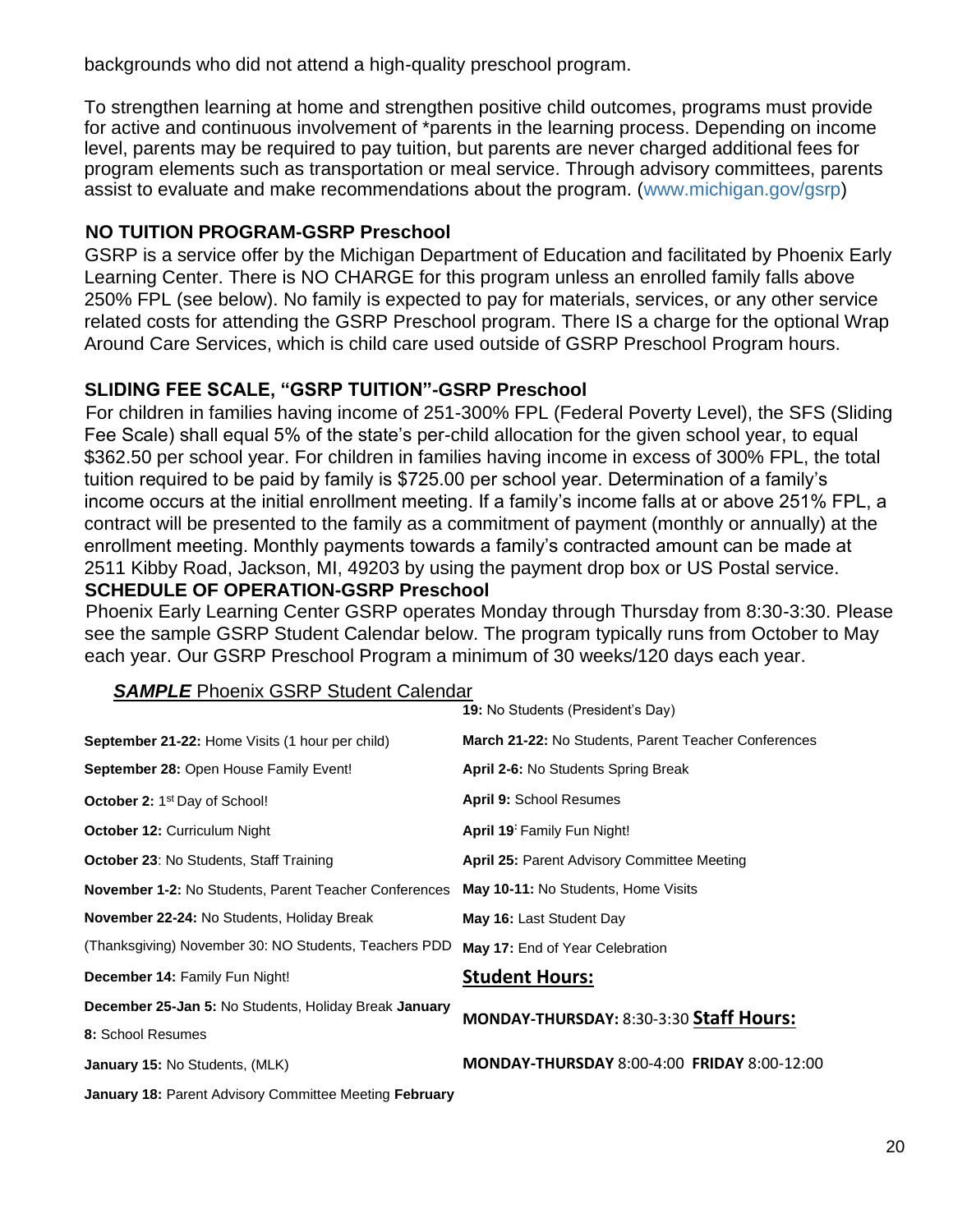## **ADMISSION-GSRP Preschool**

Phoenix Early Learning Center admits children without regard to race, color, nationality, or religious background. Per the State of Michigan, age requirements and qualifying factors must be met to be eligible for admittance to the GSRP program. Children must be four years old on or before December 1st of the school year and meet risk factors identified by the Michigan Department of Education. These risk factors include:

- Extremely low income (counts as two factors)
- Low income
- Diagnosed disability or identified developmental delay
- Severe or challenging behavior
- Primary home language other than English
- Parent/guardian with low educational attainment
- Abuse/neglect of child or parent
- Environmental risk such as: parental loss, sibling issues, teen parent, homeless or non-stable housing, high risk neighborhood or prenatal or postnatal exposure to toxic substances known to cause learning or developmental delays.

## **RECRUITMENT POLICY – GSRP Preschool**

Recruitment for GSRP begins in the month of January of each year. Information on enrollment will be posted on our website, Facebook page, and in our parent center at each site. Flyers are designed with all updated information and distributed at local libraries, churches, community centers, and schools. Phoenix staff attend enrollment fairs organized by the Jackson County ISD to recruit and enroll students that meet GSRP preschool requirements. Open enrollment will continue through the summer at 2511 Kibby Road. Applications that are received will be carefully reviewed and documentation of supporting risk factors will be gathered. All information submitted is confidential. Children meeting Head Start requirements will be referred to Jackson Community Action Agency for services. A waiver may be obtained allowing them to attend Phoenix Early Learning Center GSRP. Parents will be notified by phone, email, or letter if their child has qualified for GSRP and referrals will be made to other programming if they do not qualify. If more families apply for GSRP than slots are awarded, those children with the greatest need based on the qualifying risk factors will be admitted first.

## **ENROLLMENT-GSRP Preschool**

Once a child has qualified, the parent/guardian will receive a Parent Handbook. The following forms are required before the child begins the program:

- Health Form / Immunization Record signed by a physician
- Child Information Card updated with any change
- Permission Slip Form
- Receipt of Handbook Slip/Licensing Acknowledgement
- Child & Adult Care Food Program Form
- Parent Involvement Agreement
- Skills of Parent Form
- Parent Goals for Children
- Birth Certification
- Income Verification
- Verification of Qualifying Factors

#### **PARENT PARTICIPATION-GSRP Preschool**

**Home Visits** – At the beginning and end of the GSRP school year, teachers conduct Home Visits with each enrolling family. The main purpose of the initial home visit is to create a foundation for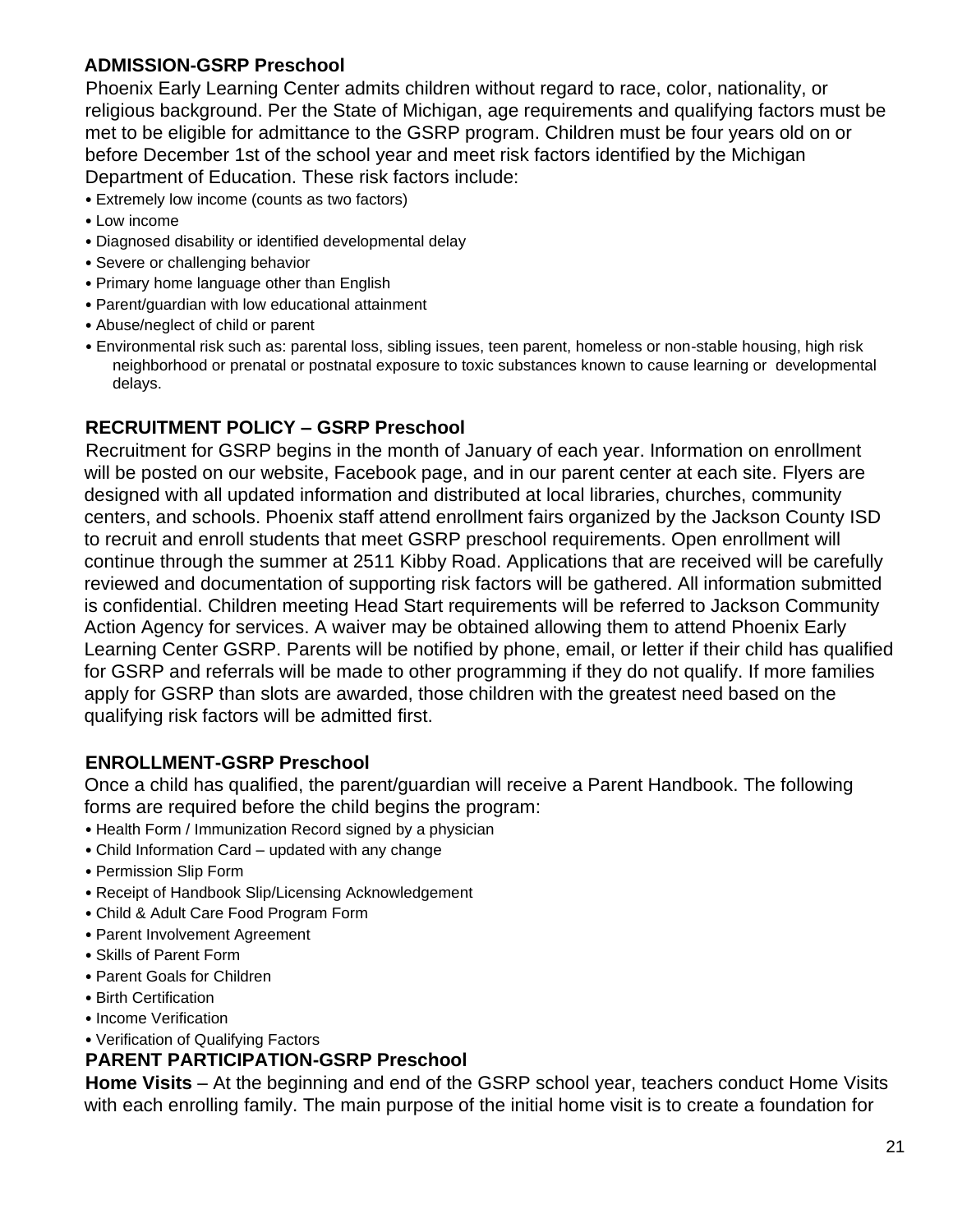the beginning of a positive partnership between home and school. It is designed to ease the transition into GSRP for the child and family. The subsequent visit is designed around supporting the families and child by offering information about community resources, reinforcing positive parenting, and continuing to During these visits, parents and teachers discuss program related topics like goal setting, interests and needs of family and child, enrollment requirements, curriculum information, etc. Each home visit takes 60 minutes to complete.

**Parent Teacher Conferences** – During the spring and fall of each school year, teachers and families meet at the school or some other convenient location to discuss the progress of the enrolled child across domains, goals for continuous progress, and any additional support necessary. Samples of child work, strategies for at home learning, and invitations for parent participation are presented. Each parent teacher conference takes 45 minutes to complete.

## **TRANSITION IN AND OUT OF PRESCHOOL-GSRP Preschool**

Attending Preschool can be a scary yet exciting moment in a child's life. To prepare children for their first day of preschool, Phoenix teachers:

- visit each child's home prior to the first day of school. This is in hopes to create a foundation for the beginning of a positive partnership between home and school. During the visit, teachers may take photos of parents, family, pets, and the home, inform families of the date and time of Parent Open House, discuss what to expect the 1<sup>st</sup> day of school, discuss child and parent interests and hobbies, discussing the importance of parent involvement, etc.
- hold an Open House that includes a welcoming segment explaining the most important parts of preschool and curriculum, a scavenger hunt to locate important areas around the classroom, and a meet and greet activity to help break down communication barriers between students, families, and teachers.

Transitioning from preschool to Kindergarten is a huge milestone for our children. In hopes to make the move from preschool to Kindergarten easier, Phoenix takes a number of measures create a smooth transition for children and parents.

• Request that parents identify the school that their child will attend at registration • Send letters to kindergarten teachers inviting them to be a part of the transition in any way

- Discuss and carry out several activities that children may experience in kindergarten
- Invite kindergarten teachers to stop by and visit our classroom

• Prepare a small portfolio for each child to take to their kindergarten teacher • Share information with parents on kindergarten screening dates and locations • Help to ensure that each parent has all pertinent information for registering their child for kindergarten

## **TRANSITION IN/OUT of GSRP & CHILD CARE**

If a family opts to use Child Care (Wrap Around Care) before or after GSRP Preschool, the GSRP teachers will work closely with the Site Director to ensure child-specific information is passed along in an accurate and timely manner. Because of the minimal amount of contact between teacher and parent this may pose, it may be necessary to schedule frequent, informal conferences throughout the school year to ensure an open line of communication is maintained. See policy.

## **OUT OF PROGRAM HOURS-GSRP PRESCHOOL**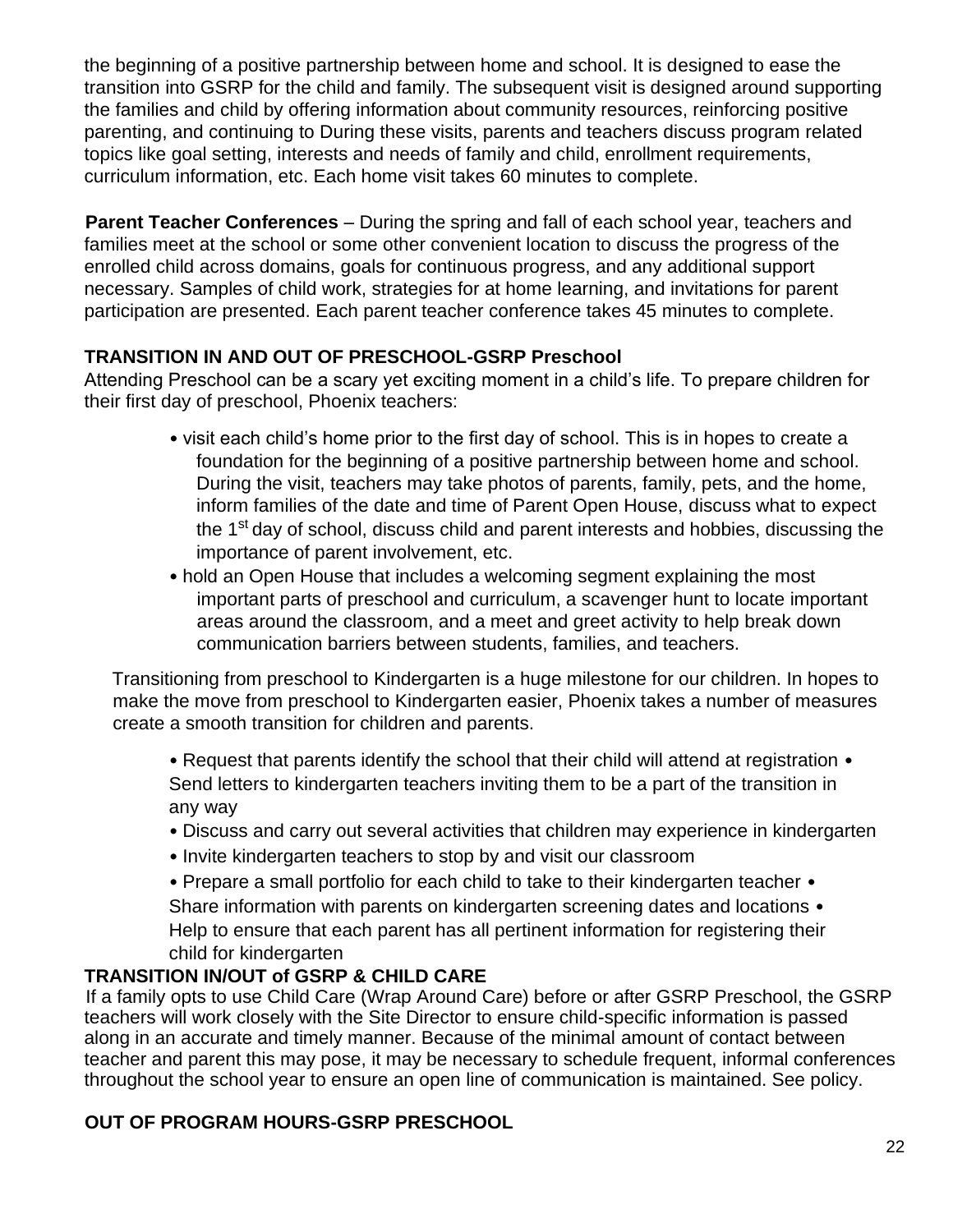The family is expected to abide by the preschool schedule. No child may remain at the center before or after preschool hours without a charge. Tuition Wrap Around Care is available at some locations. Repeat occurrences of early drop offs/late pick-ups without payment will result in unwanted charges or exclusion from Wrap Around Care services.

## **ATTENDANCE-GSRP PRESCHOOL**

Consistent daily attendance is important and beneficial to child development and preparation for his/her short and long-term future! If your child is not attending preschool regularly (more than 3 consecutive uninformed absences) teachers and/or administration will reach out to the family to inquire. Phoenix will take reasonable measures to support families in getting their child to school each day, including providing bus transportation. In the event we are unable to make contact with a family who has not attended for more than 2 consecutive weeks, the slot may be offered to another child. Please work with Phoenix by communicating your family's needs to ensure your child benefits from GSRP Preschool each and every day!

## **WITHDRAWAL/EXCLUSION POLICY-GSRP PRESCHOOL**

Phoenix Early Learning Center hopes to provide the kind of service that you and your child are pleased with! We want to ensure parents that children enrolled in GSRP Preschool will NEVER be excluded or expelled because of the need for additional developmental, medical or behavioral support, assistance with toileting, or staff attitudes and/or apprehensions. In the event a student has an illness or short-term injury, a plan will be put into place to allow time at home that considers the safety and well-being of the student and all other program participants. Parents, however, may withdraw their child from the center at any time and for any reason. A 2-week written notice is appreciated.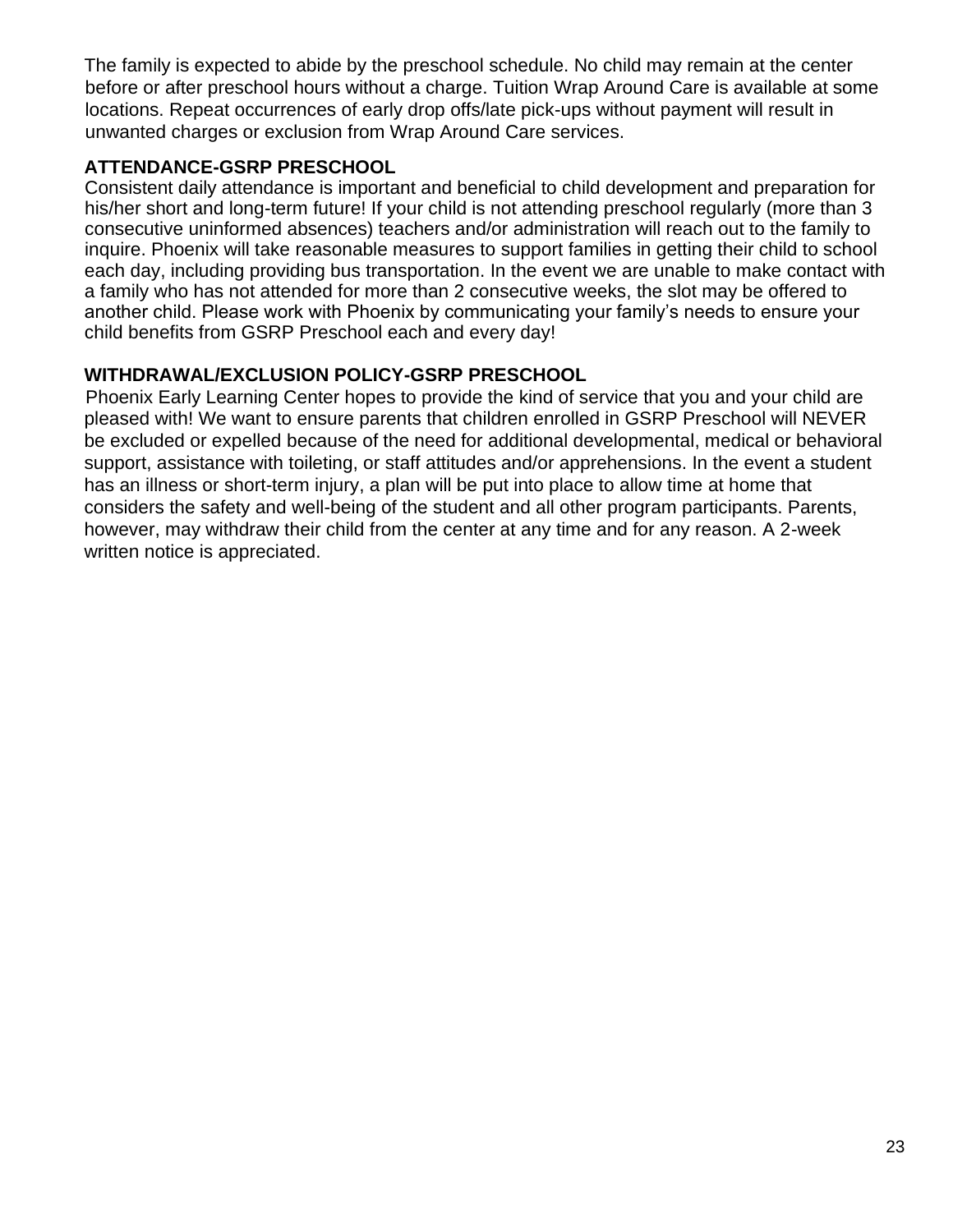## **SAMPLE DAILY ACTIVITIES PLAN:**

| <b>Time Frame</b> | <b>Segment</b>                         | <b>Daily Activity Plan</b>                                                                                                                                                                                                                                                          |  |
|-------------------|----------------------------------------|-------------------------------------------------------------------------------------------------------------------------------------------------------------------------------------------------------------------------------------------------------------------------------------|--|
| $6:00 - 8:30$     | Arrival/Breakf<br>ast (wrap<br>around) | Children arrive and choose a quiet activity (books, puzzles, art) and are<br>offered breakfast.<br>*Wrap-around care/daycare children who eat breakfast need to arrive by 8:15.                                                                                                     |  |
| $8:15 - 8:30$     | Arrival                                | Children arrive and choose a quiet activity while others arrive.<br>(books, puzzles, art).                                                                                                                                                                                          |  |
| $8:30 - 8:40$     | Greeting<br>Time/<br>Quiet/Readi<br>ng | Students, teachers, and parents will get settled in the classroom<br>and start the day together using the message board & special<br>announcements are made. (Teacher led)<br>Students can read quietly while waiting for classmates to arrive.                                     |  |
| $8:40 - 9:10$     | <b>Breakfast</b><br>Oral Hygiene       | Students eat breakfast (family style), clean area.<br>Students participate in tooth brushing to prepare for the day.                                                                                                                                                                |  |
| $9:10 - 9:25$     | Large Group<br>Time                    | Students and teachers engage in songs, finger plays & large<br>motor activities that build a sense of community. (Teacher led)                                                                                                                                                      |  |
| $9:25 - 9:40$     | Small Group<br>Time                    | Developmental skills are appropriately addressed, attending to each<br>individual student and his or her needs. (Teacher led, child motivated)                                                                                                                                      |  |
| $9:40 - 9:45$     | Planning                               | Students' language and cognitive skills are developed by articulating a plan<br>for work time. (Student led)                                                                                                                                                                        |  |
| $9:45 - 10:45$    | <b>Work Time</b>                       | Students play and explore in the different centers in the room such as block<br>center, housekeeping center, reading center, sensory tables, art center,<br>writing center, and small toys. (Student led)                                                                           |  |
| 10:45 - 10:55     | Clean-up                               | Students develop self-help & independence skills, as they learn to sort,<br>classify & identify properties of materials in the cleaning process. (Student<br>led)                                                                                                                   |  |
| 10:55 - 11:05     | Recall                                 | Students' language and cognitive skills are developed by articulating and<br>recalling the events of the past hour of work time. (Teacher led, but<br>student motivated)                                                                                                            |  |
| 11:05 - 12:05     | <b>Outdoor Time</b>                    | Students will play outside on the playground with adult supervision.<br>When weather does not permit, students will participate in<br>activities indoors to develop large motor skills. (Teacher led)                                                                               |  |
| 12:05 - 12:50     | Lunch                                  | Students and teachers will prepare and clean area and hands to eat family<br>style, serving and cleaning up after themselves, eating and socializing<br>together in the classroom. After eating, students will go to the bathroom &<br>brush teeth. (Teacher led, with interaction) |  |
| 12:50 - 1:50      | <b>Rest/Quiet</b><br>Time              | Students get ready for nap, short story, and use the bathroom before<br>resting. Students do not need to sleep, but they must remain quietly at their<br>cot to rest and take a break from the stimulation of the day.                                                              |  |
| $1:50 - 2:10$     | <b>PM Snack</b>                        | Students wash hands and sit at table to eat a light snack, served family<br>style. Students are encouraged to clean up area when finished before<br>moving to exploratory/clean-up.                                                                                                 |  |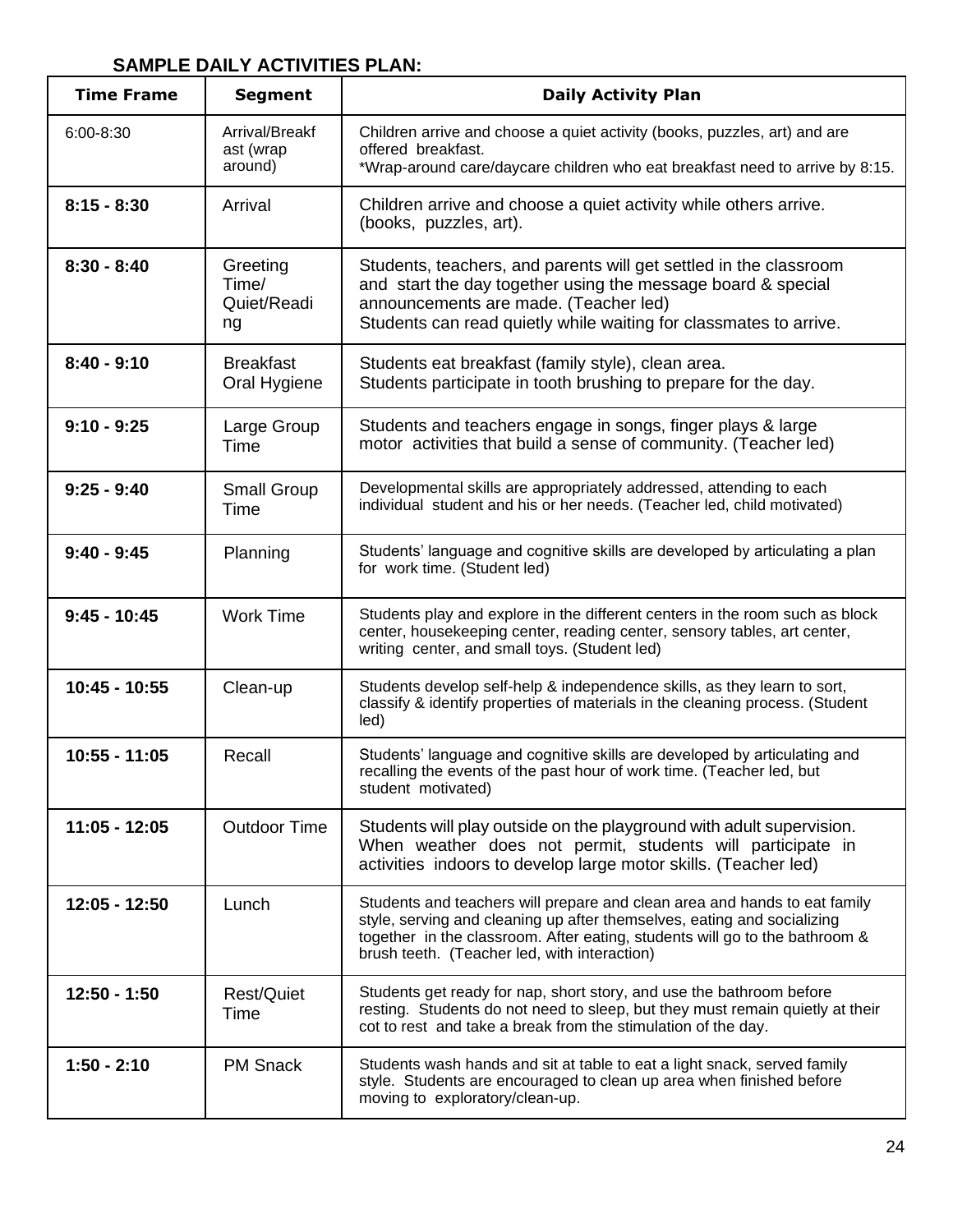| $2:10 - 3:10$ | <b>Outdoor Time</b>                                    | Students prepare and play outside on the playground with adult<br>supervision. When weather does not permit, students will participate in<br>activities indoors to develop large motor skills. (Teacher led)         |
|---------------|--------------------------------------------------------|----------------------------------------------------------------------------------------------------------------------------------------------------------------------------------------------------------------------|
| $3:10 - 3:25$ | Large Group<br>Time                                    | Students and teachers engage in songs, finger plays & large motor<br>activities that build a sense of community. (Teacher led)                                                                                       |
| $3:25 - 3:30$ | Clean-up<br>Dismissal                                  | Students help with classroom clean-up. This time is meant for children to<br>slowly transition into dismissal time. Parents are encouraged to be involved<br>in this part of the day if possible. (Teacher directed) |
| $3:30-6:00$   | <b>Choice Activity</b><br>& Departure<br>(wrap around) | Students choose activities while caregivers supervise, clean up,<br>and communicate with parents upon pick up.                                                                                                       |

## **Health Care Policy**

## **I. DIAPERING/BATHROOM PROCEDURES**

• Diapering must always occur on the changing table and never on the floor • Diapers should be visually checked every 2 hours

- Single use diapers and wipes must be used
- Employees must follow these guidelines for diapering:
	- 1. Be Prepared: Gather all needed supplies and place a clean section of paper on changing table before placing the child on the table.
	- 2. Remove soiled diaper and set aside on papered surface. Always keep one hand on the child while he/she in on the table. The child should always be seated or lying down during diaper changes.
	- 3. Use a wipe to clean genital area from front to back. Do not reuse wipes. Place wipe with the soiled diaper. Look for any rash or reddened areas.
	- 4. Diaper ointment provided by parent may be applied as directed.

5. If gloves are used, remove them and set aside. Place a clean diaper on the child. Clean the child's hands and then remove the child from the changing table. 6. Fold the soiled diaper, wipes, and gloves together and discard in the diaper disposal container. Be careful not to touch soiled areas.

- 7. Clean any visible soil from the changing surface with soap and water, rinse with water.
- 8. Wet the changing surface with a sanitizing solution, let air dry.
- 9. Wash your hands vigorously and thoroughly with soap and warm water.
- 10.Record the diaper change on the child's daily log.
- Employees must always use designated sinks to wash hands after diapering a child.  $\cdot$

Employees must wash his/her hands after each diapering.

• Posted instructions on hand washing will be available throughout the center.

#### **Steps to effective hand washing:**

- 1. Turn on water
- 2. Apply soap and water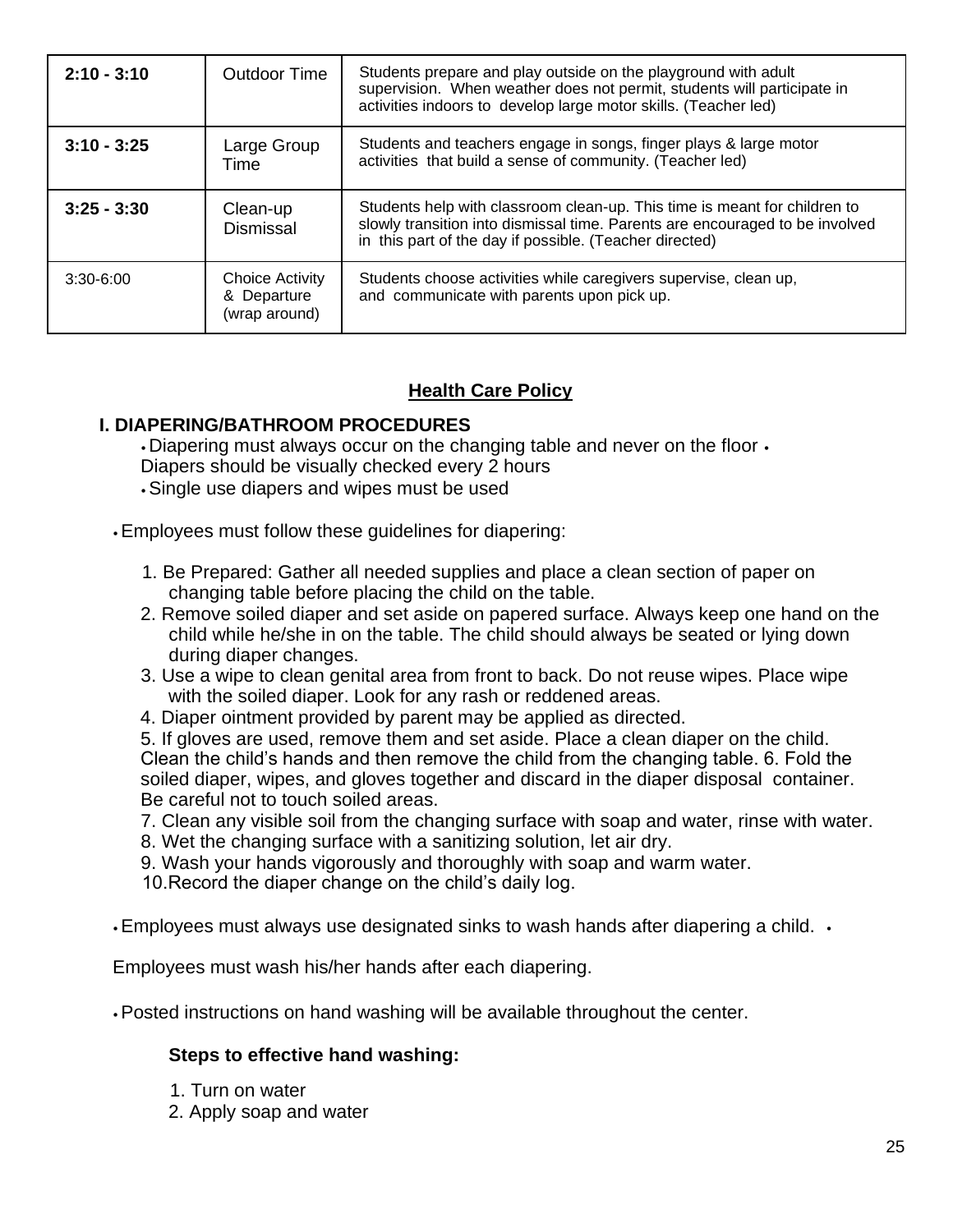- 3. Rub hands for at least 20 seconds or until soap lathers
- 4. Clean front and backs of hands, fingers, nails, nail beds, and jewelry
- 5. Rinse hands of all soap and leave water running.
- 6. Dry hands with air dryer
- 7. Use lotion to prevent chapping
- Changing tables must be cleaned and sanitized after each use.
	- 1. Spray with soapy water and scrub surface
	- 2. Spray with water to rinse
	- 3. Spray with bleach solution

## **II. CLEANING/SANITIZING PROCEDURES**

• Our center will use a sanitizing solution of 1 tablespoon chlorine bleach to 1-gallon water • Employees must follow the following steps for cleaning and sanitizing of equipment and toys:

- 1. Wash the surface or article vigorously with warm water and detergent
- 2. Rinse the surface with clean water
- 3. Submerge, wipe or spray the surface or the article with a sanitizing solution
- 4. Let the article or surface air dry

## o **Controlling infection, including universal precautions**

- Items and facilities, including sleep equipment, bedding, utensils, toys, toilets, and lavatories, used by ill children will not be use by any other person until cleaned and sanitized.
- Children's sleeping cots and cribs will be set up at least 2 feet away from each other to prevent the passage of germs during rest time.
- Frequent hand washing by staff and children will be required.
- Children who are ill, have an elevated temperature, or are contagious will be asked to stay home until health has improved.
- Toys, equipment, blankets, cots, dishes, and surfaces will be cleaned regularly.
- Floors will be cleaned, vacuumed, and shampooed on a regular basis
- The center's temperature will be kept no higher than 82 degrees in the summer months and no less than 65 degrees in the winter months.

## **HAND WASHING PROCEDURES**

- All staff MUST wash hands:
	- o Prior to starting the workday
	- o Prior to care of children
	- o Before preparing and serving food and feeding children
	- o Before giving medication
	- o After each diapering
	- o After using the toilet or helping a child use the toilet
	- o After handling bodily fluids
	- o After handling animals and pets and cleaning cages
	- o After handling garbage
	- o When soiled
- All children MUST wash hands:
	- o Before meals, snacks, or food preparations experiences
	- o After toileting or diapering
	- o After handling animals and pets
	- o When soiled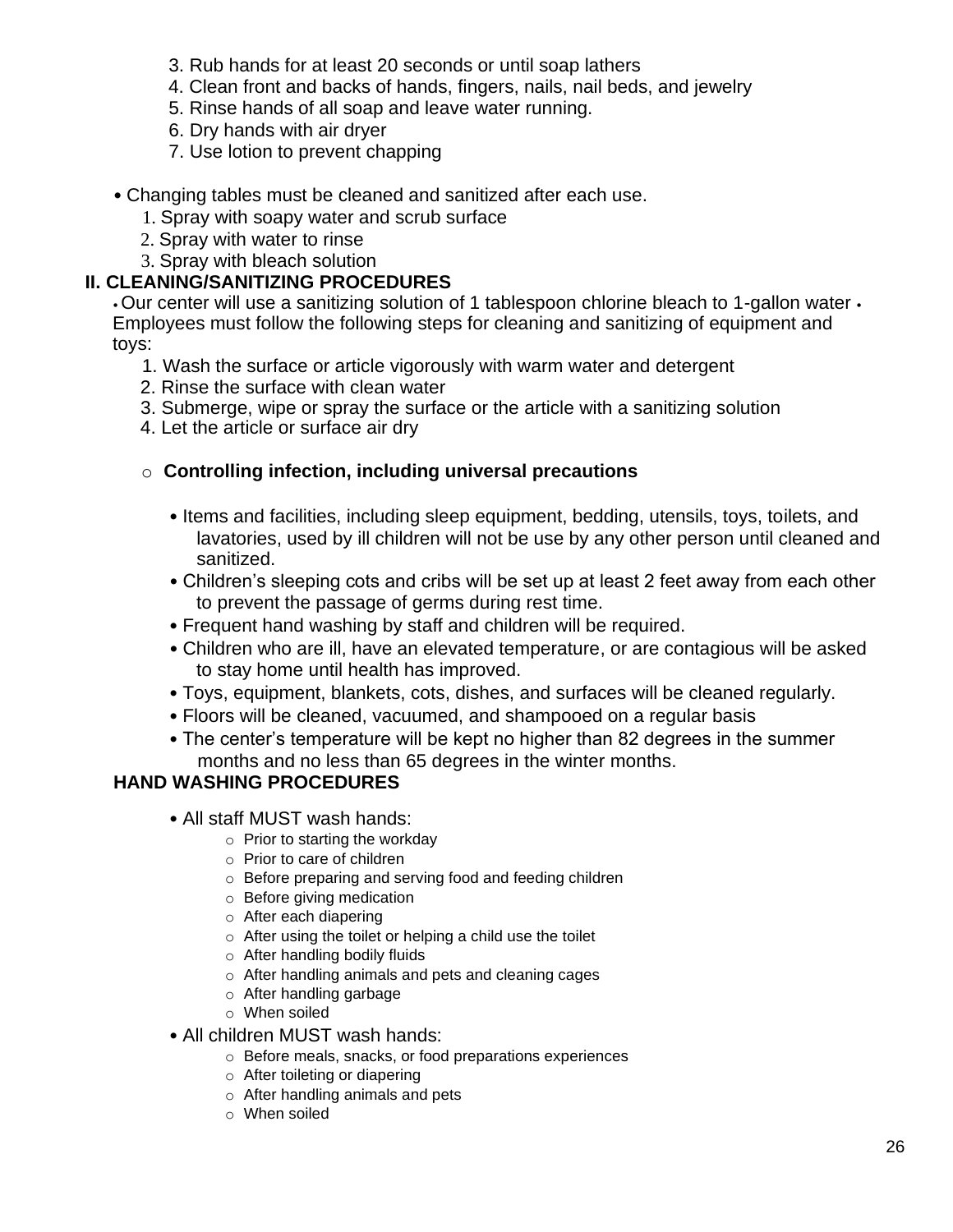- Posted instructions on hand washing will be available throughout the center
- Staff and children will use the following procedures for hand washing:
	- 1. Have electric dryer or hand towel ready
	- 2. Turn on water
	- 3. Apply soap and water
	- 4. Rub hands for at least 20 until soap lathers
	- 5. Clean front and backs of hands, fingers, nails, nail beds, and jewelry
	- 6. Rinse hands of all soap and leave water running
	- 7. Dry hands
	- 8. Dispose any paper towel in a lined trash container
	- 9. Use lotion to prevent chapping

## **Handling children's bodily fluids**

• Staff will be trained in blood-borne pathogens

## **Steps to effective handling of bodily fluids**

- 1. Rubber gloves will be worn while handing bodily fluids
- 2. Diaper area will be cleaned and sanitized after each use
- 3. Garbage will be stored in plastic-lined trash cans and removed daily to outdoor garbage bin
- 4. Hand washing is required after any contact with any bodily fluids

## **IV. Illness Policy- Symptoms, Exclusion, Isolation**

Phoenix requires that families keep children home when he or she is ill for several reasons. We want them to feel comfortable at home receiving one-on-one care and we want to protect other children from illnesses. Despite the inconvenience it places on families, please always consider other families and children before bringing an ill child to our Center. Phoenix requires that staff and children stay home when displaying any of the following symptoms:

- a temperature over 101 degrees
- diarrhea or vomiting
	- **excessive** coughing, crying in discomfort, excessive nose/ear discharge
	- an unidentified rash (may need doctor slip to return)
- nasal discharge (green or yellow)
- eye discharge

Your child may return to the center when the above symptoms have subsided over a 24-hour period OR physician determines that the condition is not contagious.

If a child, staff, or volunteer becomes sick with symptoms of any of the diseases listed above while in attendance, they will be isolated from the program as soon as possible. Staff should leave as soon as coverage is available. Parents of ill children will be notified via phone call or text. Ill children will be placed in an area away from other children for proper rest until a parent or authorized person is able to pick up the child.

If a child has been **diagnosed** with any of the communicable diseases listed below, he or she should be kept home and the disease must be reported to the center immediately. A written note from the child's physician may be required for the child to return to the center after contracting the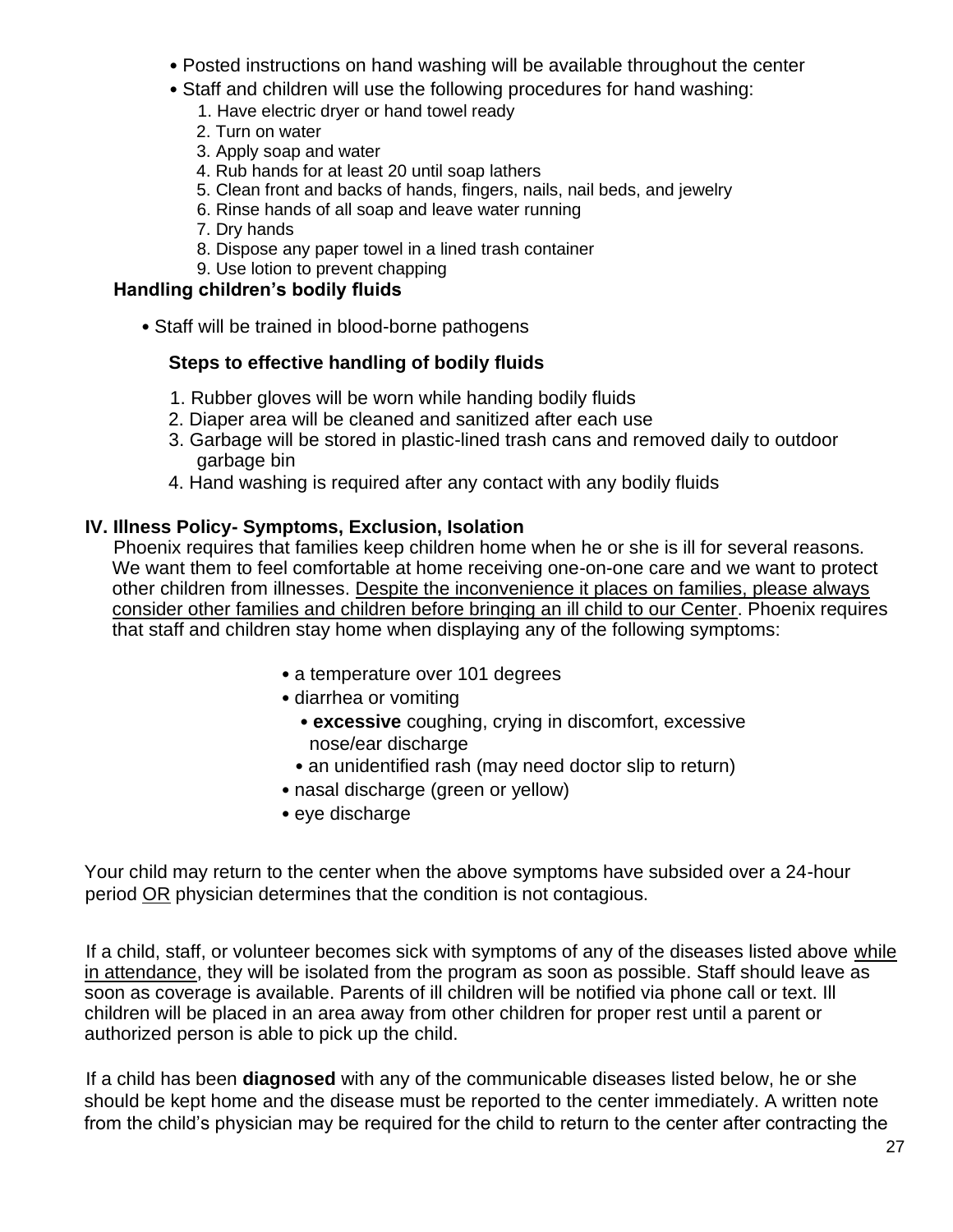#### following diseases:

Strep Throat Viral Infection Mumps Scarlet Fever Infected ears & glands Scabies Whooping cough Measles Pin Worms Head Lice Ring Worm Pink Eye Chicken Pox Hand, Foot, Mouth Disease Unidentified Rashes, Sores

- We will inform all center families of all communicable diseases in our center by posting a Communicable Disease Form on the entry door. Serious diseases will be reported via Remind Message to all families. This notice will include an Internet link with a research based explanation and details of the sickness, including symptoms and treatments.
- Provider will take the necessary precautions to contain and prevent the spread of contagious illnesses or diseases. However, Phoenix cannot guarantee that contagious illnesses or diseases will be completely contained or will not be spread to other children or staff members. Parents must recognize that while in care, it is possible that the children may be exposed to a contagious illness or disease. If a family decides to withdraw a child because of an outbreak of communicable disease within our Center, Phoenix will not require 2-weeks' notice. If the family decides to reenroll after the sickness has cleared, it will be considered a new registration and normal fees will be required. In addition, tuition rates will be based according to the center's current rates, regardless of previous contract amounts.

## **V. Food Preparation/Services Procedures (as applicable)**

- All children at the center will be provided with breakfast, snacks, and beverages that are appropriate for their individual nutritional requirements, developmental stages, and special dietary needs. These foods will meet the pattern guidelines set forth by the Child and Adult Care Food Program.
- The kitchen sink will be used exclusively for any preparation or clean up of food related items.
- Whole homogenized vitamin D milk will be served to all children 24 months and younger.
- All frozen foods will be thawed under cold running water or in the refrigerator to be used within 24 hours and will be discarded at the end of a feeding
- Adequate staff will be on hand so that food service activities do not distract them from direct care and supervision of children.
- Any commercial food product opened, yet unfinished, will be labeled with date of use and label.
- All kitchen garbage will be disposed of after meals and taken to an outside garbage container each night.

## **VI. Emergency Procedures**

• All specific duties of staff during an emergency will be reviewed bi-annually. • Fire drills will be implemented and recorded (date and time, time lapsed) monthly. • Tornado drills will be implemented and recorded (date and time, time lapsed) at least 2 times during the months of March to November.

• All emergency procedures and evacuation plans will be posted in a place visible to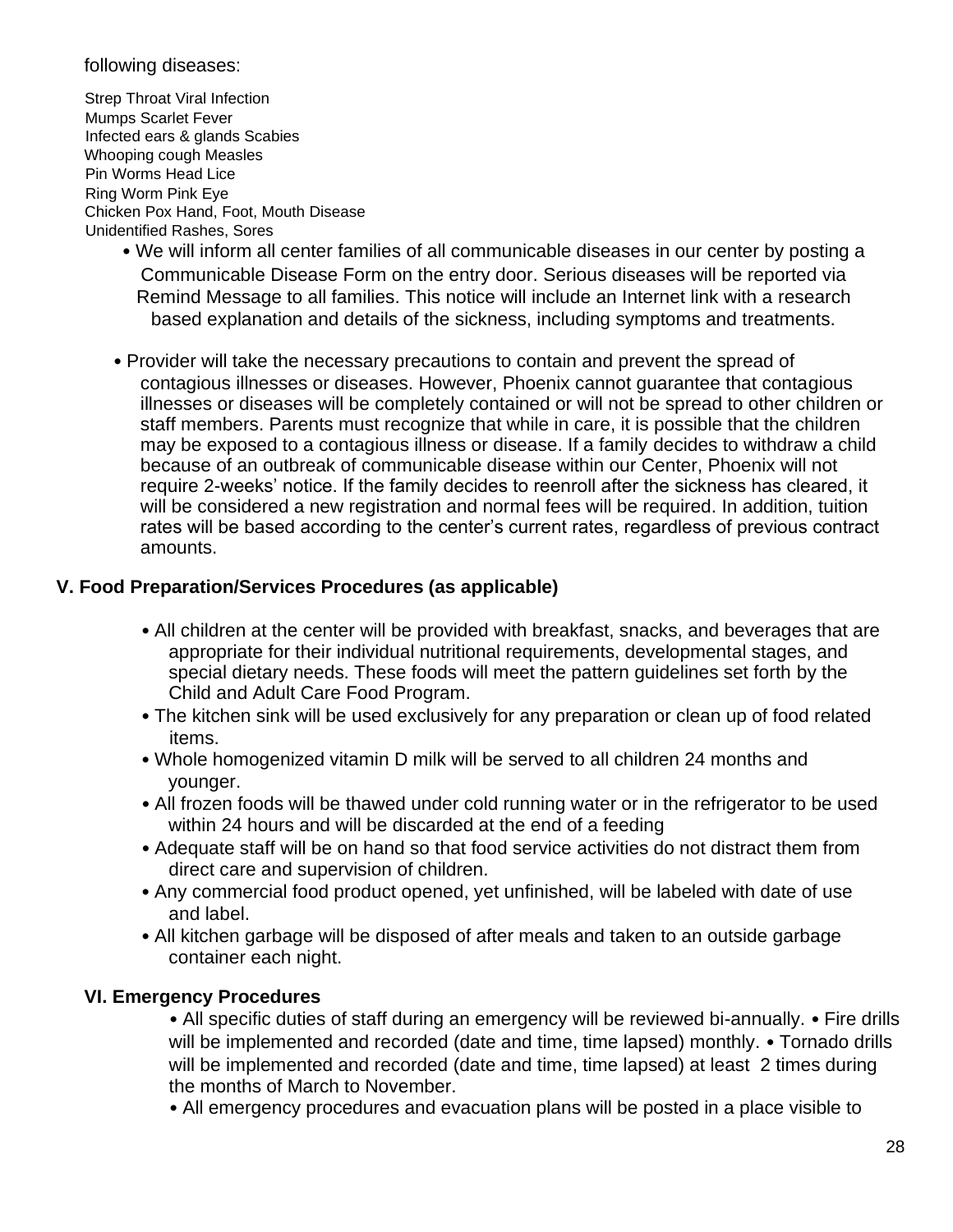# **Transportation Policy Child Name:\_\_\_\_\_\_\_\_\_\_\_\_\_\_\_\_\_\_\_\_\_\_\_\_\_\_\_\_\_\_\_ Site: \_\_\_\_\_\_\_\_\_\_\_\_**

Transportation services are available for families in need based on *priority*. We make all attempts serve all families more than 1 mile but within a 5-mile radius of the school. Hub stops will be offered for outlaying families if the bus route requests exceed a 1-hour route.

Read the policies below. Complete this form by to be included in the route on the first day of school. **Delays in returning this paper will cause a 1-2 week delay in transporting your child!** 

• Children must be escorted by an adult to and from vehicles by parent/guardian, NOT the bus driver or aide. A parent or approved adult must be available to pick up/drop off their child from the **bus steps**. • Parents must have children waiting at stop 5 minutes before your appointed bus time.

• Unforeseen circumstances may cause the bus to be early or late. It is the responsibility of the parent to be available to pick up and drop off your child from the bus within a 10 minute window of your appointed time. • Driver's bus route and pick up points are designed to limit children crossing roads whenever possible. • Bus driver will not wait more than 1 minute at any stop for children to board bus before proceeding to the next address. If the parent is not ready to help child on the bus within 1 minute, it becomes the parent's responsibility to transport their child to/from school.

- In the event that no one is available to meet their child at their appointed bus stop, students will be transported to 2511 Kibby Road and will be cared for at the parent's expense.
- Students must follow rules while riding the bus. Any recurring behavior that creates potential danger or distraction to the driver or other children will be addressed with parent. A behavior plan will be put into place and must be followed to continue to receive transportation services provided by Phoenix.
- At times, road conditions, bus maintenance, or driver availability may cause our bus to be delayed or not run at all. Please always have a backup option available in the event we cannot transport.
- Changes in bus stop schedule/addresses will only occur with a written notice. No last minute requests for changes in time or address can be considered because changes potentially affect ALL route times. • The bus

route is subject to change. Changes ONLY occur on **Mondays** after a change has been approved.

## Is this a … ❑ **New** Bus Stop Request ❑ **Change** in Bus Stop Request

| <b>AM Pick Up Address</b> | <b>PM Drop Off Address</b> | <b>Names of Authorized Person/s</b><br>to Release Child<br>*Must show ID |
|---------------------------|----------------------------|--------------------------------------------------------------------------|
|                           |                            |                                                                          |

I have read and understand Phoenix Early Learning Center bus policy.

| Parent Name: | Parent Signature: | Jdle. |
|--------------|-------------------|-------|
|              |                   |       |

BEST contact for bus-related info: □ phone call \_\_\_\_\_\_\_\_\_\_\_\_\_\_\_\_\_\_\_\_\_\_\_\_\_\_\_\_\_\_\_\_

 $\Box$ text $\Box$  email

Questions? Please text or call Karl Hunt, **517-416-1524**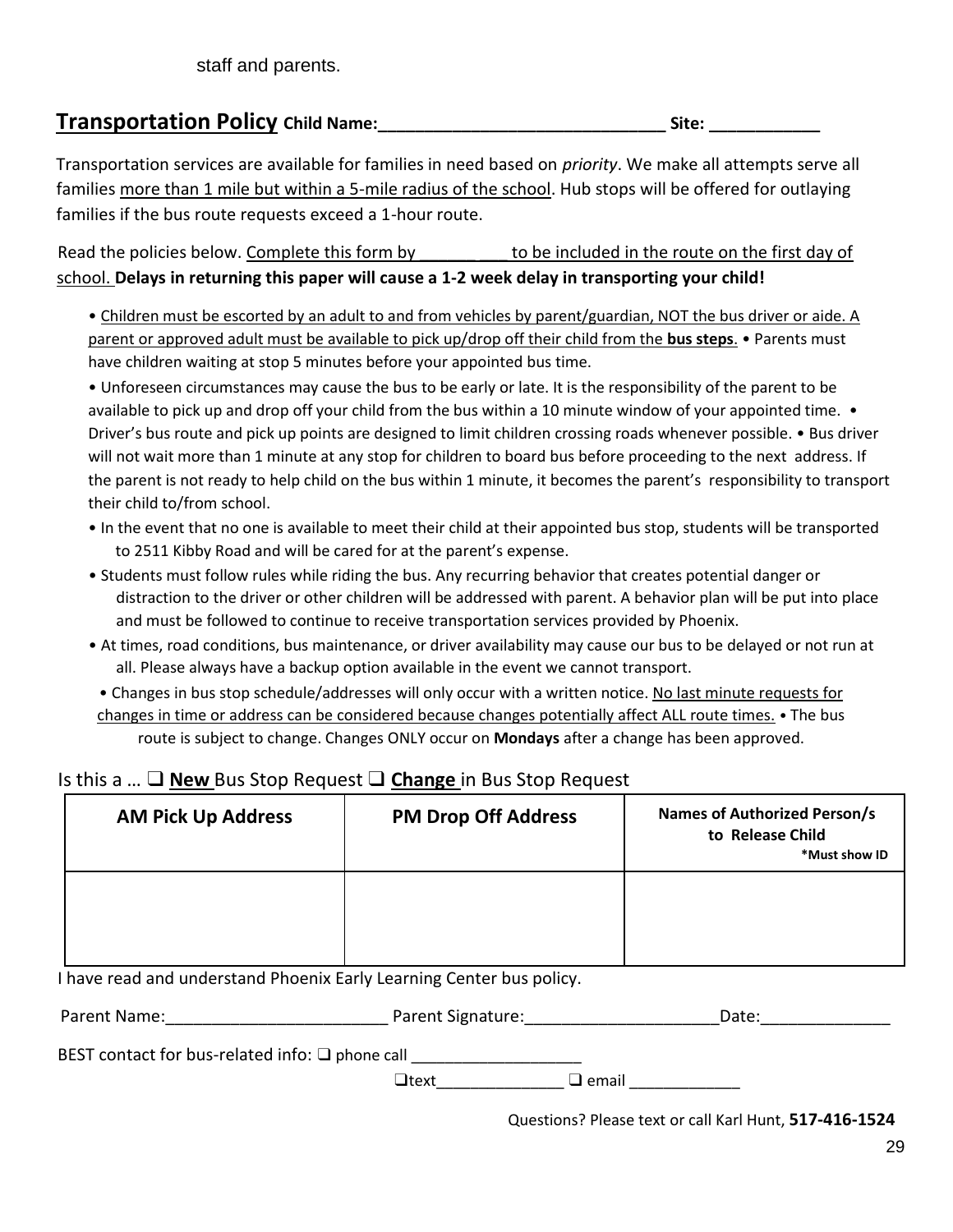## **RESOURCES TO PARENTS**

The following are some useful contact information parents may find helpful;

## **Urgent care or emergency:**

Allegiance Health Hospital 517 788 4800 Jackson County Health Department 517 788 4420 American Red Cross 800 552-5466

## **Child Care Payment Assistance:**

www.childcarenetwork.org